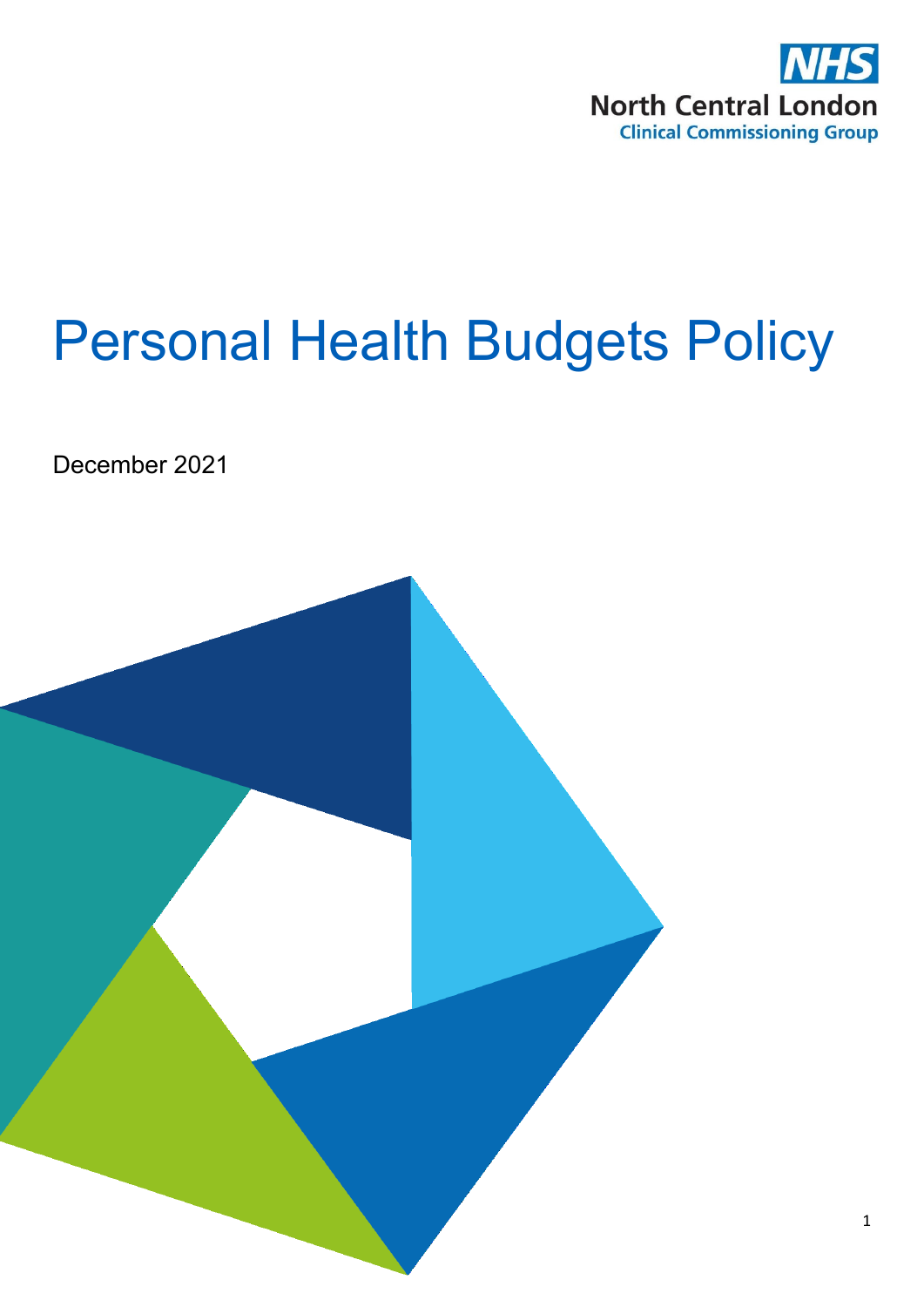| DOCUMENT TRAIL AND VERSION CONTROL SHEET |                                                                                                                                                                                                                                                                                                                                                                                  |
|------------------------------------------|----------------------------------------------------------------------------------------------------------------------------------------------------------------------------------------------------------------------------------------------------------------------------------------------------------------------------------------------------------------------------------|
| <b>Heading</b>                           | North Central London Clinical Commissioning Group<br><b>Personal Health Budgets Policy</b>                                                                                                                                                                                                                                                                                       |
| <b>Project Sponsor</b>                   | Director of Complex Individualised Commissioning and<br>Director of Continuing Healthcare                                                                                                                                                                                                                                                                                        |
| <b>Purpose of document</b>               | This policy sets out the North Central London Clinical<br>Commissioning Group offer for eligible individuals who<br>can receive a Personal Health Budget in line with<br>national legislation. It sets out the principles for the<br>delivery of Personal Health Budgets for all patient<br>cohorts across the populations of Barnet, Camden,<br>Enfield, Haringey and Islington |
| Date of document                         | December 2021                                                                                                                                                                                                                                                                                                                                                                    |
| <b>Review Date</b>                       | <b>June 2022</b>                                                                                                                                                                                                                                                                                                                                                                 |
| <b>Author</b>                            | Kim Hine - interim Project Lead, Complex<br><b>Individualised Commissioning</b><br>Steven Deller - Personal Health Budget & Caretrack<br>Specialist (Business Transformation), Complex<br><b>Individualised Commissioning</b>                                                                                                                                                    |
| <b>Comments received from:</b>           | <b>Assistant Directors of Complex Individualise</b><br>Commissioning<br>Director of Complex Individualised Commissioning<br>Director of Continuing Healthcare<br><b>Local Counter Fraud Team</b><br><b>Quality Senior Management Team</b>                                                                                                                                        |
| <b>EIA completed</b>                     | Approved 17.12.2021                                                                                                                                                                                                                                                                                                                                                              |
| <b>Approved by</b>                       | Quality SMT / Strategy and Commissioning Committee                                                                                                                                                                                                                                                                                                                               |
| Date approved                            | 22.12.2021 / 27.01.2022                                                                                                                                                                                                                                                                                                                                                          |
| <b>Effective from</b>                    | 09.02.2022                                                                                                                                                                                                                                                                                                                                                                       |
| <b>Status</b>                            | Final                                                                                                                                                                                                                                                                                                                                                                            |
| <b>Version</b>                           | V <sub>7</sub>                                                                                                                                                                                                                                                                                                                                                                   |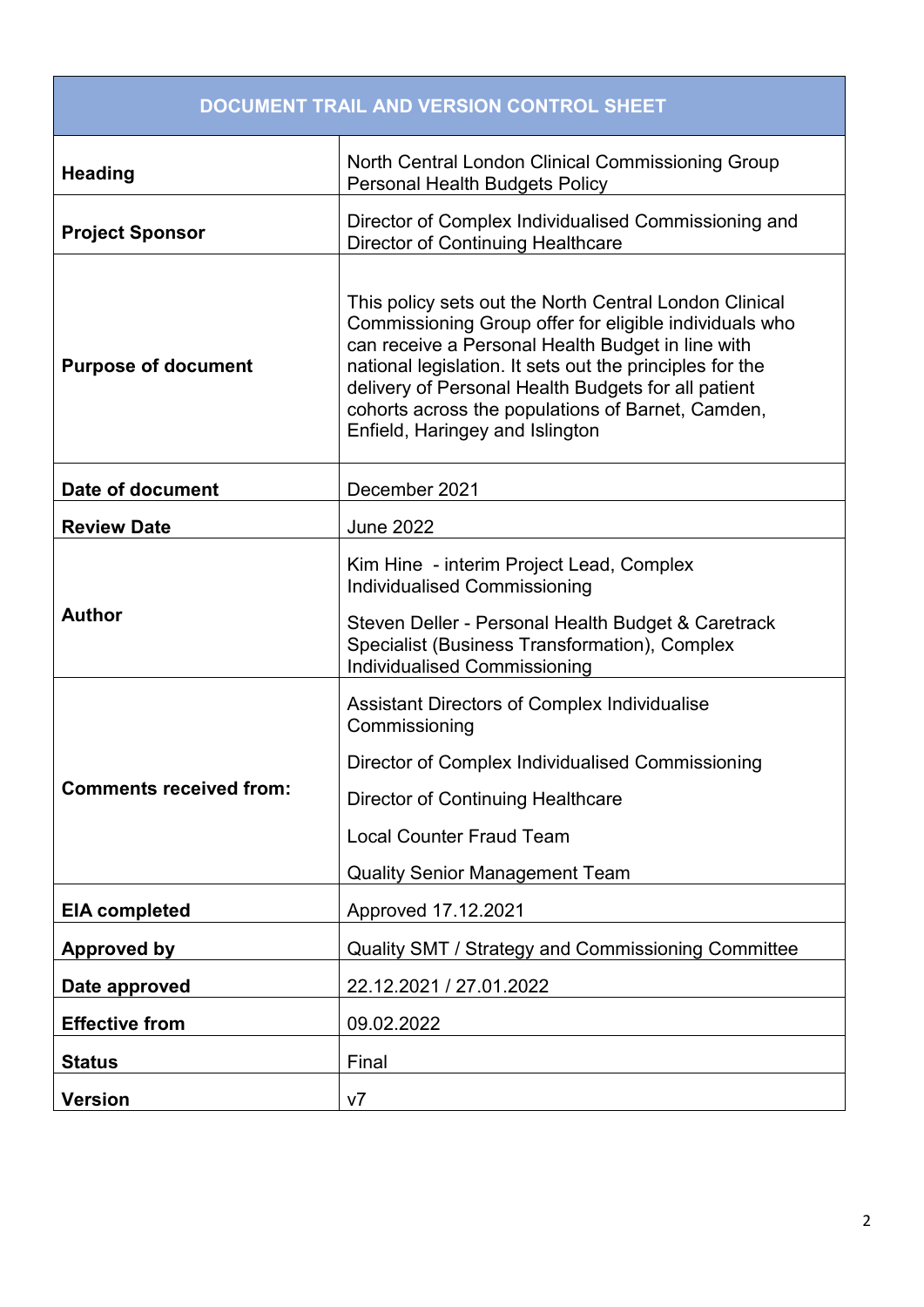## **Contents**

| No. | <b>Section Title</b>                             | Page no.       |
|-----|--------------------------------------------------|----------------|
| 1.  | Introduction                                     | 4              |
| 2.  | Background                                       | $\overline{4}$ |
| 3.  | Scope                                            | 5              |
| 4.  | Responsibilities                                 | 5              |
| 5.  | <b>Legislation and Guidance</b><br>6             |                |
| 6.  | $\overline{7}$<br>Principles                     |                |
| 7.  | Eligibility                                      | 8              |
| 8.  | PHB operational process principals               | 9              |
| 9.  | 12<br>Scope of PHB provision                     |                |
| 10. | PHB Service provision principles<br>14           |                |
| 11. | 15<br><b>Budget management options</b>           |                |
| 12. | 16<br>Top ups                                    |                |
| 13. | Budget setting and approval process              | 17             |
| 14. | Risk management                                  | 19             |
| 15. | Governance                                       | 20             |
|     | Appendix                                         | 22             |
|     | 1. S117 definition                               |                |
|     | 2. Six Key principles of PHB                     |                |
|     | 3. Individuals Not eligible for a Direct Payment |                |
|     | 4. Budget setting principles                     |                |
|     | 5. Budget Setting - by cohort                    |                |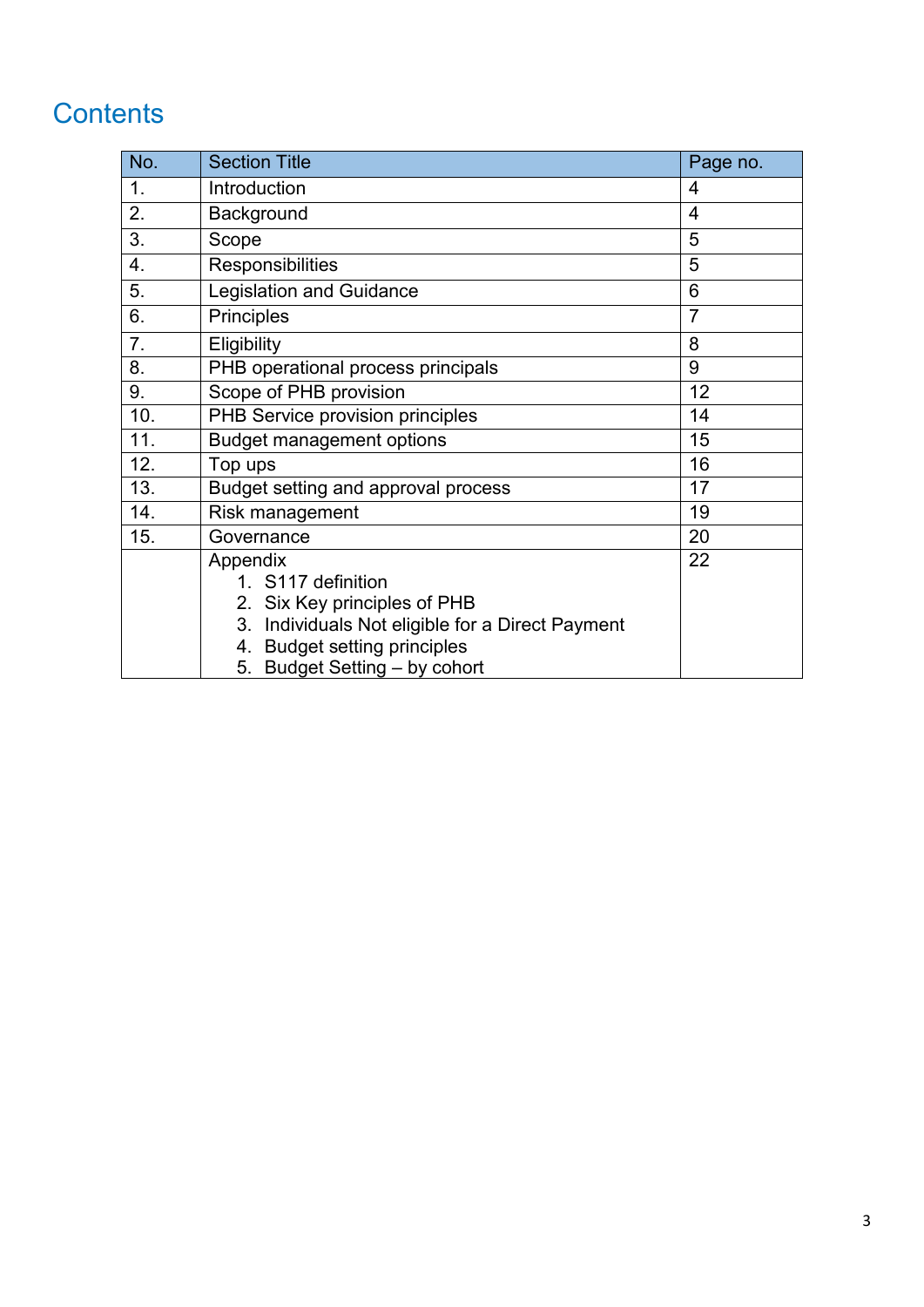#### 1. Introduction

- 1.1 This policy sets out North Central London Clinical Commissioning Group's (NCL CCG) overarching principles for those individuals eligible to receive a Personal Health Budget (PHB) in line with national legislation and guidance.
- 1.2 Any relevant, current guidance may be referred to within each section with a fuller summary provided in the appendices.
- 1.3National guidance is subject to change at any time. This policy will be reviewed if national guidance effects the principles and pathways within. If no substantial change then the policy will be reviewed 3 months post implementation and annually thereafter, to ensure accuracy.
- 1.4A PHB is an amount of money to support the identified health and wellbeing needs of an individual, which is planned and agreed between the individual, or their representative, and the CCG. PHBs are intended to enable people with long term conditions and disabilities to have greater choice, flexibility and control over the health care and support they receive.
- 1.5 PHB's can be delivered in several different ways and an individual can be in receipt of a single type of PHB or a combination of PHB type's dependant on their assessed needs and wishes.
- 1.6 NHS England set the expectation that from April 2019, PHBs are the defaultcommissioning route for individuals eligible for NHS Continuing Healthcare (CHC) and Continuing Care (CC) that are in receipt of domiciliary care. Those eligible for wheelchairs, s117 aftercare, maternity services and individuals with long term conditions also have a legal right to request a PHB. The Government Mandate set expectations of 50,000 -100,000 personal health budgets to be in place nationally by 2020/21, however, at the time of writing this policy, national counting had only just recommenced from suspension due to the pandemic.
- 1.7 The commissioning of care provision via PHBs is still relatively new to some areas within healthcare and requires a significant culture change from traditional healthcare provision by all involved in supporting individuals with complex care needs, including the individual and their families / representatives.
- 1.8 This policy and the principles within aims to ensure that the least restrictive approaches are adopted to support individuals to be given maximum choice, flexibility and control of their healthcare provision within the boundaries of safety and viability.

#### 2. Background

2.1 NCL CCG was formally established in April 2020, bringing together five north central London CCGs – Barnet, Camden, Enfield, Haringey and Islington. NCL CCG is a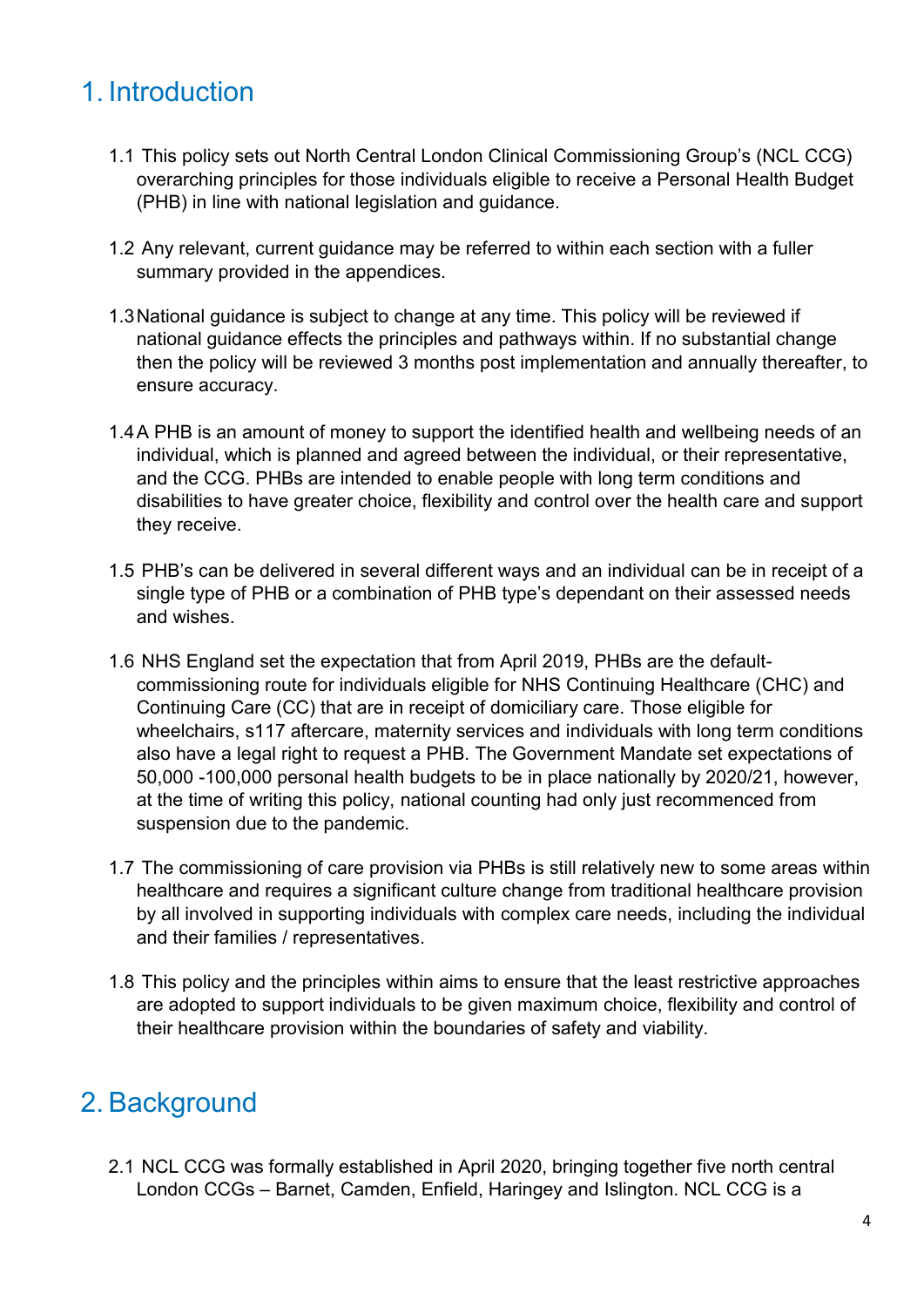clinically-led and member-driven CCG with the 201 GP practices across Barnet, Camden, Enfield, Haringey and Islington making up our membership.

- 2.2 By April 2022, NCL CCG will transition to become an Integrated Care System (ICS) however, this policy will continue to be utilised until further notice, subject to reviews.
- 2.3 Prior to this policy, within NCL CCG, each of the borough teams had different policies and principals in regards to delivery of PHBs. This policy intends to align overarching processes across NCL CCG to ensure consistency and equality of care provision across the system which is underpinned by a single standardised policy.

## 3. Scope

- 3.1 The PHB policy covers all residents for whom NCL CCG is the responsible commissioner and are within the eligibility criteria (see section 7).
- 3.2 From 1 April 2014 people receiving funding from the NHS for continuing health care (CHC) and continuing care (CC) for children, have had the 'right to request' a PHB. This right was extended to the 'right to have' from 1 October 2014. The "right to have" will be applied unless there are clinical, financial, legal, safeguarding or other grounds, which make having a PHB unviable or unsafe for an individual.
- 3.3 In February 2019, the legal right to a PHB was extended to people who access wheelchair services whose posture and mobility needs impact their wider health and social care needs. The budget comes in the form of a personal wheelchair budget (PWB).
- 3.4 Since 2019, individuals in receipt of s117 aftercare services are included in the "right to have" PHB category (see appendix 1 for s117 definition).

#### 4. Responsibilities

- 4.1 The NCL CCG PHB specialist is responsible for publishing, monitoring the implementation of and reviewing the NCL CCG PHB policy.
- 4.2 All staff working for or on behalf of NCL CCG including those on permanent or fixed term contracts, interims, self-employed contractors / consultants, Governing Body members and volunteers are responsible for complying with the NCL CCG PHB Policy
- 4.3 All NCL CCG line managers are responsible for ensuring their teams comply with the NCL CCG PHB Policy.
- 4.4 The Quality Senior Management Team will recommend approval of the PHB policy, providing operational oversight and scrutiny of any complex care requests and high cost care packages.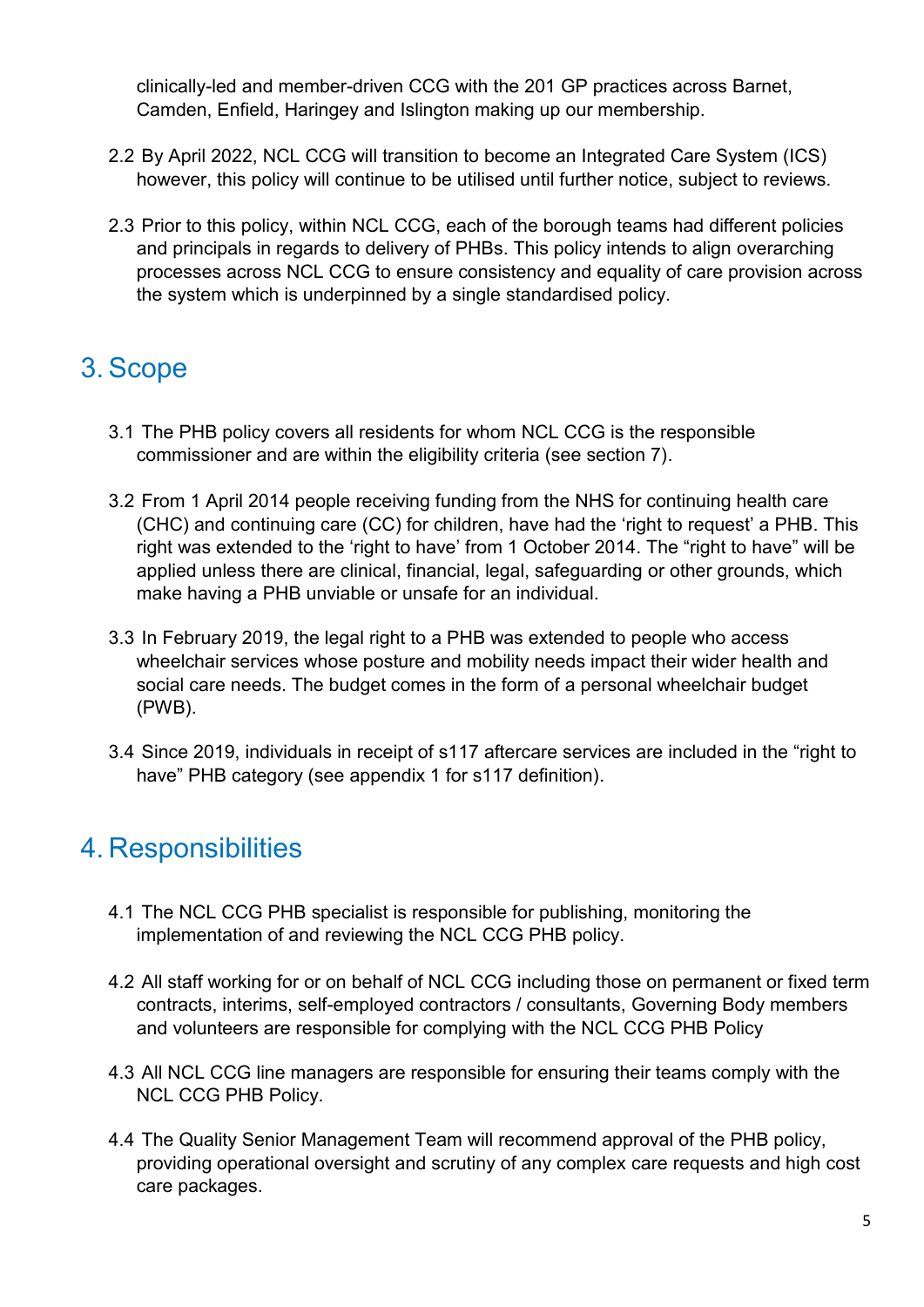- 4.5The Quality subcommittee is responsible for the approval of the NCL CCG PHB Policy providing scrutiny and oversight.
- 4.6The senior responsible officer / accountable officer is accountable for the NCL CCG PHB Policy and for supporting the implementation thereof.

## 5. Legislation and Guidance

- 5.1 NCL CCG will carry out its duties in accordance with PHB legislation/guidance listed below:
	- The NHS Commissioning Board and CCGs (Responsibilities and Standing Rules) Regulations(2012)
	- The NHS (Direct Payments) Regulations (2013)
	- Guidance on Direct Payments for Healthcare: Understanding the Regulations (NHS England March 2014)
	- Guidance on the legal rights to have personal health budgets and personal wheelchair budgets (December 2019)

5.2 Other relevant legislation includes:

- Human Rights Act (1998): including Article 8 Right to respect for private and family life, and Article 14 Prohibition of discrimination in respect of these rights and freedoms
- National Framework for NHS Continuing Healthcare and NHS-funded Nursing Care October 2018 (Revised)
- National Framework for Children and Young People's Continuing Care (January 2016)
- The Data Protection Act (2018)
- The Carers (Equal Opportunities) Act (2004)
- The Mental Capacity Act (2005): The need to apply the Mental Capacity Act features strongly in self-directed support where there may be concerns about a service user who lacks the mental capacity to manage their own money and/or who lack the ability to make decisions about their care.
- The Equality Act (2010)
- The Children and Families Act (2014): This introduces Education, Health and Care Plans (EHCP) for children and young people with special educational needs and disabilities (SEND)
- SEND Code of Practice (2014) This requires education, health and social care to work together to meet the needs of children and young people up to the age of 25 and introduces the right to have a personal health budget for individuals with an **FHCP**
- The Fraud Act 2006: This sets out the general offence of fraud and is relevant to investigation of suspected fraudulent activities relating to the provision of PHBs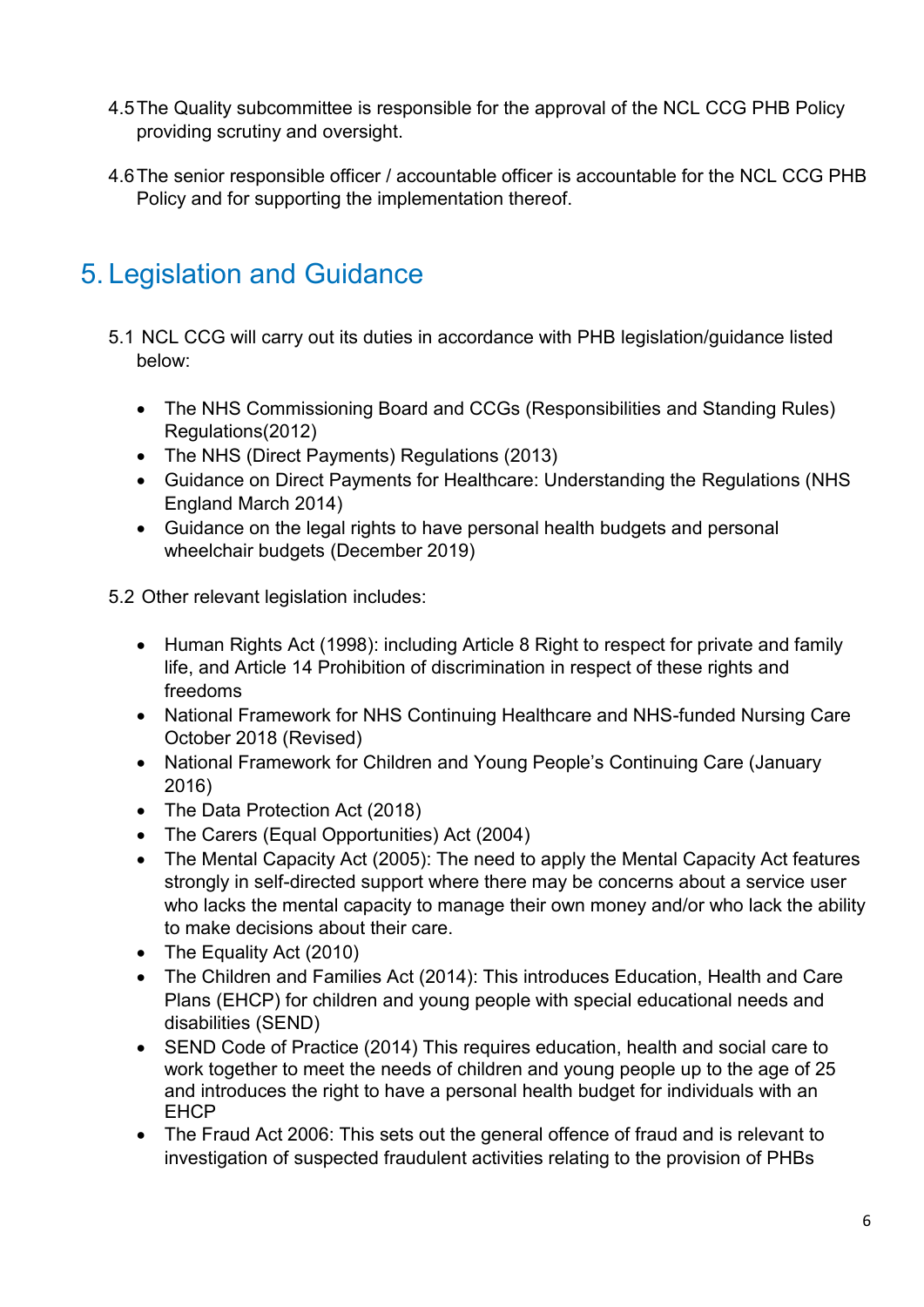- The Care Act (2014): This is aimed at reshaping the system around prevention and promoting individual wellbeing, with personalisation as a key feature
- Personalised Health and Care Framework (2017)
- The Health Act (2009)
- The Mental Health Act (2007)
- The Mandate: A mandate from the Government to NHSE (2014 2017)
- Five year forward view (2014)
- The Forward View into Action: Planning for 2015/2016
- $\bullet$  Delivering the Forward View (2016/2017 2020/2021)
- 5.3 National legislation is open to regular updates and NCL CCG duties will act in response to any guidance that is updated through the life of this policy. Any changes will be reflected in subsequent reviews of the PHB policy.

#### 6. Principles

- 6.1 NCL CCG will abide by the Department of Health's six key principles for PHBs and personalisation in health. These principles apply to any PHBs implemented by NCL CCG (see appendix 2 for full descriptions):
	- Upholding NHS principles and values
	- Quality safety, effectiveness and experience should be central
	- Tackling inequalities and protecting equality
	- Personal health budgets are voluntary
	- Making decisions as close to the individual as possible
	- Partnership
- 6.2 NCL CCG will abide by the following standards for self-directed support which are followed nationally and articulated as seven outcomes, which will be delivered through the implementation of this policy see (table 1 below)

Table 1 Standard for self-directed support

| Outcome   | <b>Description</b>                                                            |
|-----------|-------------------------------------------------------------------------------|
| Outcome 1 | Improved health and emotional wellbeing to stay healthy and recover           |
|           | quickly from illness                                                          |
| Outcome 2 | Improved quality of life to have the best possible quality of life, including |
|           | life with other family members supported in a caring role                     |
| Outcome 3 | Making a positive contribution and to participate as an active citizen,       |
|           | increasing independence where possible                                        |
| Outcome 4 | To have maximum choice and control                                            |
| Outcome 5 | Freedom to live free from discrimination, harassment and victimisation        |
| Outcome 6 | To achieve economic wellbeing and have access to work and / or benefits       |
|           | as appropriate                                                                |
| Outcome 7 | To keep your personal dignity and be respected by others                      |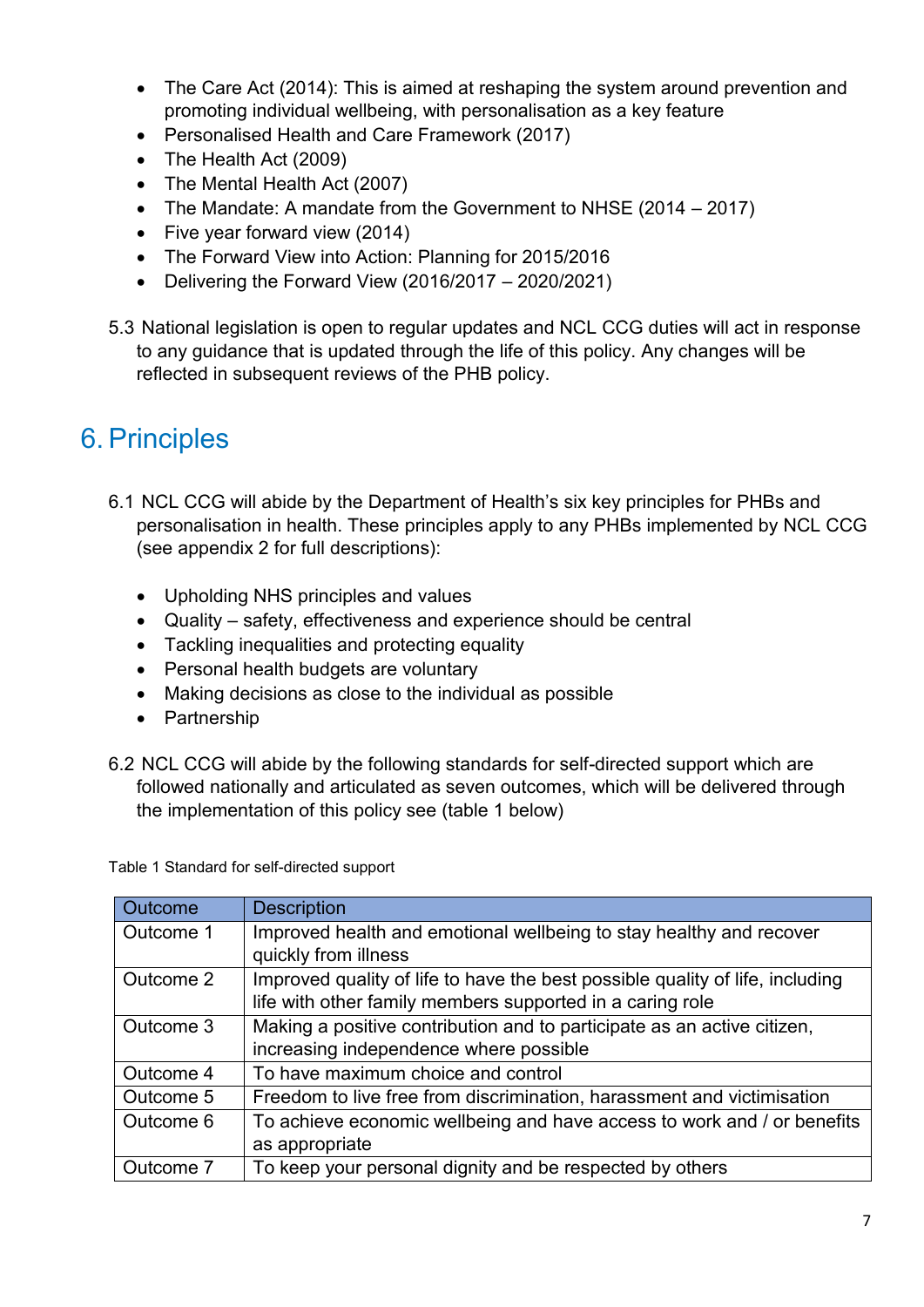- 6.3NCL CCG will grant any request made by or on behalf of an individual eligible for Continuing Care (CC), NHS Continuing Healthcare (CHC) or health funded s117 aftercare provision unless it is not appropriate given the circumstances of the individual's case. An individual may be able to secure provision of all or any part of the CC, CHC or health funded s117 care provision using a PHB.
- 6.4Any individual that is eligible for an NHS funded wheelchair is entitled to a personal wheelchair budget. NCL CCG commissions external organisations to provide the wheelchair service. The CCG has ensured that the provider is fully compliant in their requirement to advise all patients of their right to a PHB if clinically appropriate to do so.
- 6.5Children and young people eligible for CC who have a PHB and transition to adult services will be supported to continue to access their assessed health care needs via a PHB. They will not have the right to have a PHB unless eligible for CHC but NCL CCG will consider whether it would be appropriate, based on assessed clinical need within the content of an education, health and care plan which are for young people up to 25 years of age. The clinical recommendation to continue with a PHB would be determined by borough SEND or continuing care decision making panels across education, health and social care. The final decision for CCG (health) funding would sit with the NCL CCG PHB panel. The details of SEND decision making panels are available on each of the 5 NCL Boroughs' SEND Local Offer websites
- 6.6If the individual lacks capacity to manage the PHB then NCL CCG will support a nominated person/third party to manage it on their behalf, if appropriate to do so.

#### 7. Eligibility

- 7.1NCL CCG will consider a request for PHB for the following individuals, who have the "right to have" a PHB:
	- An individual eligible for CC requiring a package of care at home, school or community
	- An individual eligible for CHC requiring a package of care at home
	- An individual eligible for an NHS wheelchair
	- An individual eligible for s117 after care services
	- Other cohorts identified for development by NCL CCG or through a pilot project
- 7.2 Additionally, NCL CCG will consider a request for PHB for the following individuals, who have the "right to ask" for a PHB:
	- Adults aged 18 and over with learning disability and / or autism and / or mental health and / or behaviour that challenges living in a community setting who will benefit from having a PHB.
	- Children and young people (birth to 25) who may not be eligible for Continuing Care but have an Education, Health and Care (EHC) plan and could receive a PHB for the health element of their plan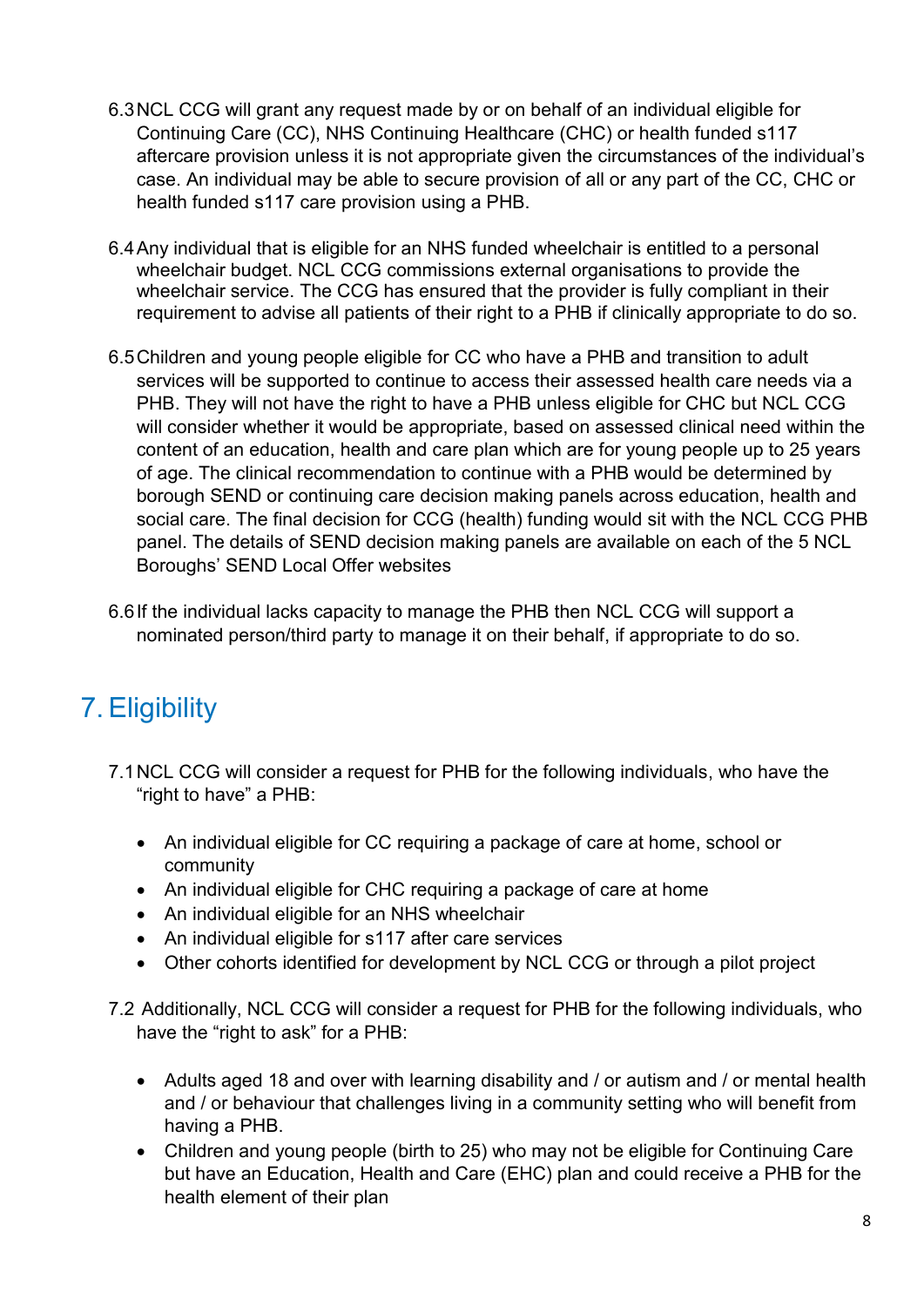- An individual requiring end of life care services
- An individual whose care is funded jointly by NHS and social care
- An individual with mental health needs.
- 7.3If an individual comes within the scope of the "right to have" a PHB, then the expectation is that one will be provided. However, in certain exceptional circumstances NCL CCG may choose not to agree to a PHB in line with the NHS England guidance which states:

"There may be some exceptional circumstances when a CCG considers a personal health budget to be an impracticable or inappropriate way of securing NHS care for an individual. This could be due to the specialised clinical care required or because a personal health budget would not represent value for money as any additional benefits to the individual would not outweigh the extra cost to the NHS."

- 7.4The National Direct Payment Regulations outline a series of additional exclusions that NCL CCG will apply specifically to a PHB held as a direct payment. These are set out in Appendix 3 of this policy.
- 7.5An individual who, due to the National Direct Payment Regulations, is excluded from a PHB Direct Payment may be considered for a PHB via a notional or Third Party PHB provision.
- 7.6If an individual comes within the scope of a 'right to have' a PHB and their request is subsequently declined, NCL CCG will confirm in writing the reasons why the request has been refused. The individual / representative has the right to appeal the decision (see section 15) and NCL CCG will reconsider this decision if appropriate.

#### 8. PHB operational process principals

- 8.1The NCL CCG PHB Policy is an overarching policy of the principles behind PHB delivery. For detailed operational processes please refer to other relevant operational policies i.e. CHC Operational Policy, children and young person's policy that are available on the NCL CCG website
- 8.2NCL CCG will publicise and promote the availability of PHBs to individuals who are eligible for this provision. This will be both via outcome letters sent to eligible individuals and reviews conducted by clinical teams who will be trained in conversations round PHB provision
- 8.3NCL CCG staff, and those within commissioned provider services, will facilitate conversations with PHB eligible individuals / parent / representatives to inform them of the policies and processes around the receipt of PHB for delivery of the health care needs and the flexibility of care provision that it offers.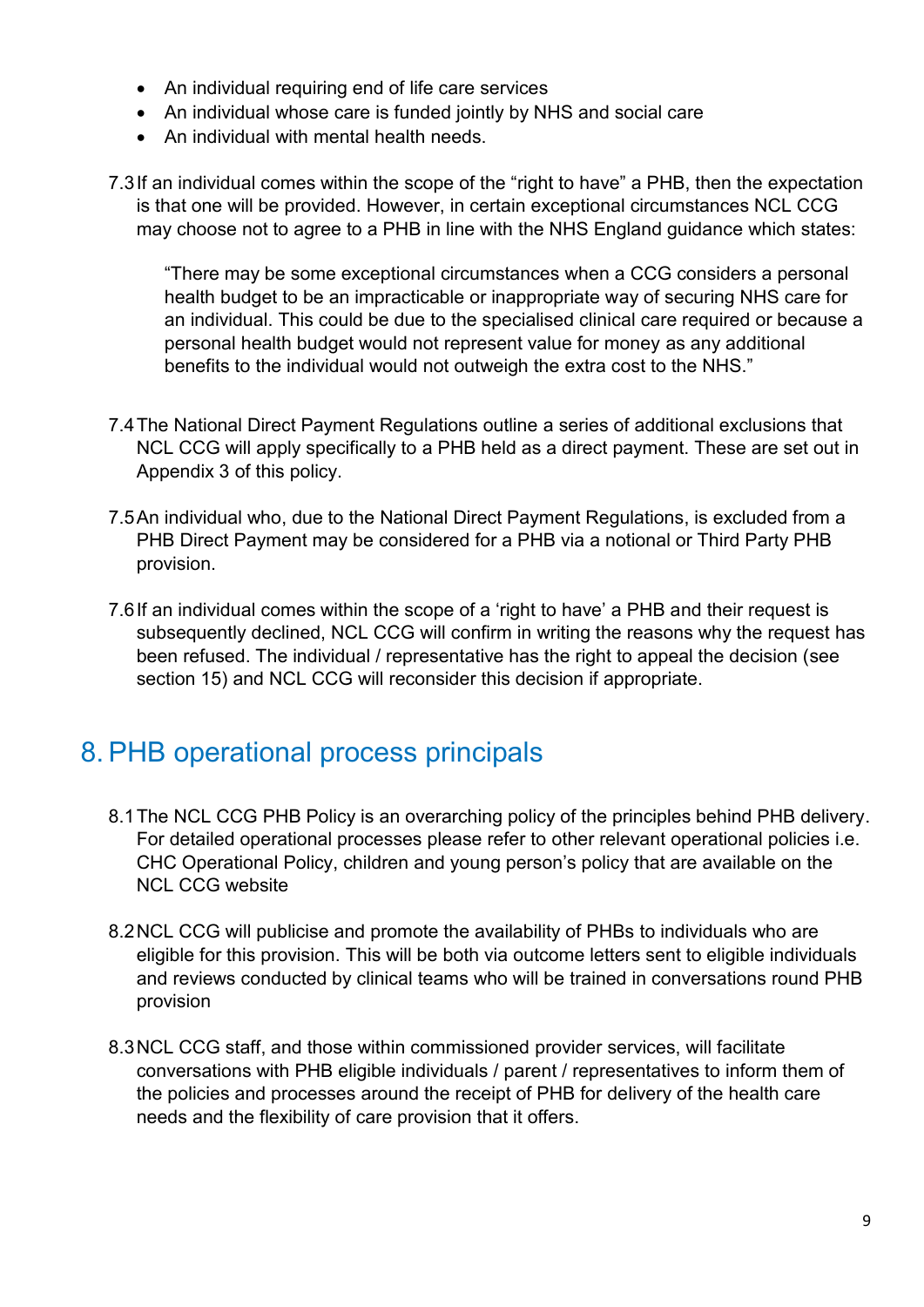- 8.4PHBs require an agreed personalised care and support plan developed in conjunction with the individual / representative ensuring the outcome focussed support is clearly identified with the eligible individual at the centre of it.
- 8.5The essential principles of a PHB will be that the eligible individual, parent or their representative will:
	- be able to choose their achievable health outcomes
	- be aware of the budget they have for their health care and support
	- be empowered to create their own care plan, with support as required
	- be able to choose how their budget will be delivered and managed
	- be able to spend the budget in a way that they choose, providing it is in line with their agreed care and support plan
	- be in receipt of a budget sufficient to meet the identified needs
- 8.6Each eligible individual will be invited to take part in a planning meeting to discuss all PHB options, the legal requirements and responsibilities and the support that will be available to assist them. This will be led by the appropriate case management team and / or a NCL CCG commissioned support partner.
- 8.7The development of the personalised care and support plan will be completed in collaboration with case management team, NCL CCG commissioned support partner and the individual / representative. The support plan is required irrespective of the PHB management option and signed by both the individual / representative / individual with parental responsibility and an NCL CCG staff member / NCL commissioned provider.

8.8The support plan must include a risk assessment with the following considerations

- Whether there are any sanctions in place for any of the care providers, such as noncompliance with CQC standards
- Whether there are restrictions or embargos in place for care providers or care homes
- Whether an enhanced Disclosure and Barring Service (DBS) check has been completed and references obtained for personal assistants (PAs) and whether they have highlighted any issues
- That the safeguards are in place to protect individuals that lack mental capacity to manage some or all of their care needs, and best interest decisions have been recorded
- 8.9Following the assessment, the individual will be given an indicative budget based upon the assessed clinical needs, which will reflect the requirements to deliver the care needs identified in the care and support plan.
- 8.10 Case Management teams will review care and support plans at minimum within the first 12 weeks of commencing and every 12 months thereafter, depending on the vulnerability, risk and needs of the individual.
- 8.11 The clinical reviews will ensure that the personalised care and support plan is: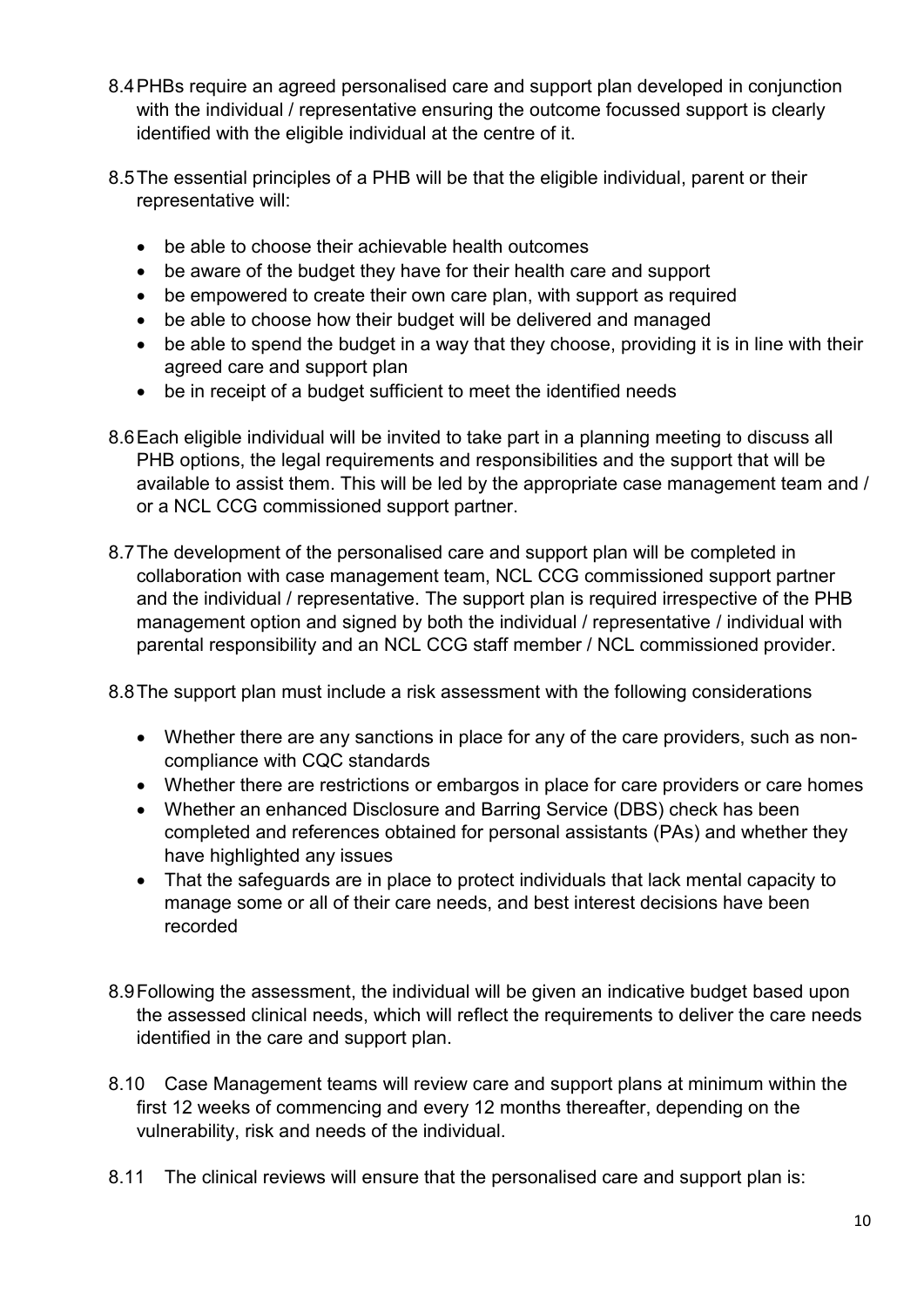- meeting the health and well-being outcomes
- adequately addressing the individual's health and wellbeing needs
- reflective of the individual's current health and wellbeing needs
- reflective of any current risks
- demonstrating quality of support and services
- updated to reflect any change in need and / or risk
- 8.12 Reviews will also consider whether contingencies have been used or required.
- 8.13 Financial review of direct payment and third party PHBs will take place after 12 weeks of the PHB being in place and quarterly thereafter. This will be completed by the NCL CCG commissioned support partner.
- 8.14 Throughout the year, NCL CCG require regular / quarterly audits performed by the NCL CCG commissioned support partner of all PHBs to ensure compliance and will focus on the legal, financial and administrative elements of a PHB.
- 8.15 Financial PHB review will include checking that:
	- Spend correlates to identified health outcomes
	- Spend correlates with the care and support plan
	- Employers & public liability insurance is being paid for
	- Contracts are in place for all personal assistants and services purchased through the PHB
	- There is no significant over or underspend. Any over or underspend will trigger a care planning review to identify the cause and make any necessary adjustments, as required.
- 8.16 Internal audits and Local Counter Fraud Specialists may also conduct reviews of PHBs to ensure compliance. This may include:
	- Verification of individuals / representatives / person with parental responsibility identity
	- Documents retained by NCL CCG
	- Evidence of care provision from care providers i.e. timesheets
	- Reviews of packages of care being carried out in line with the PHB Policy
- 8.17 Individuals, parents or representatives will be able to seek support for the management of PHB via direct payment from a NCL CCG commissioned provider. The cost of this provision will be included in the personalised care and support plan and subsequent budget setting (see section 13).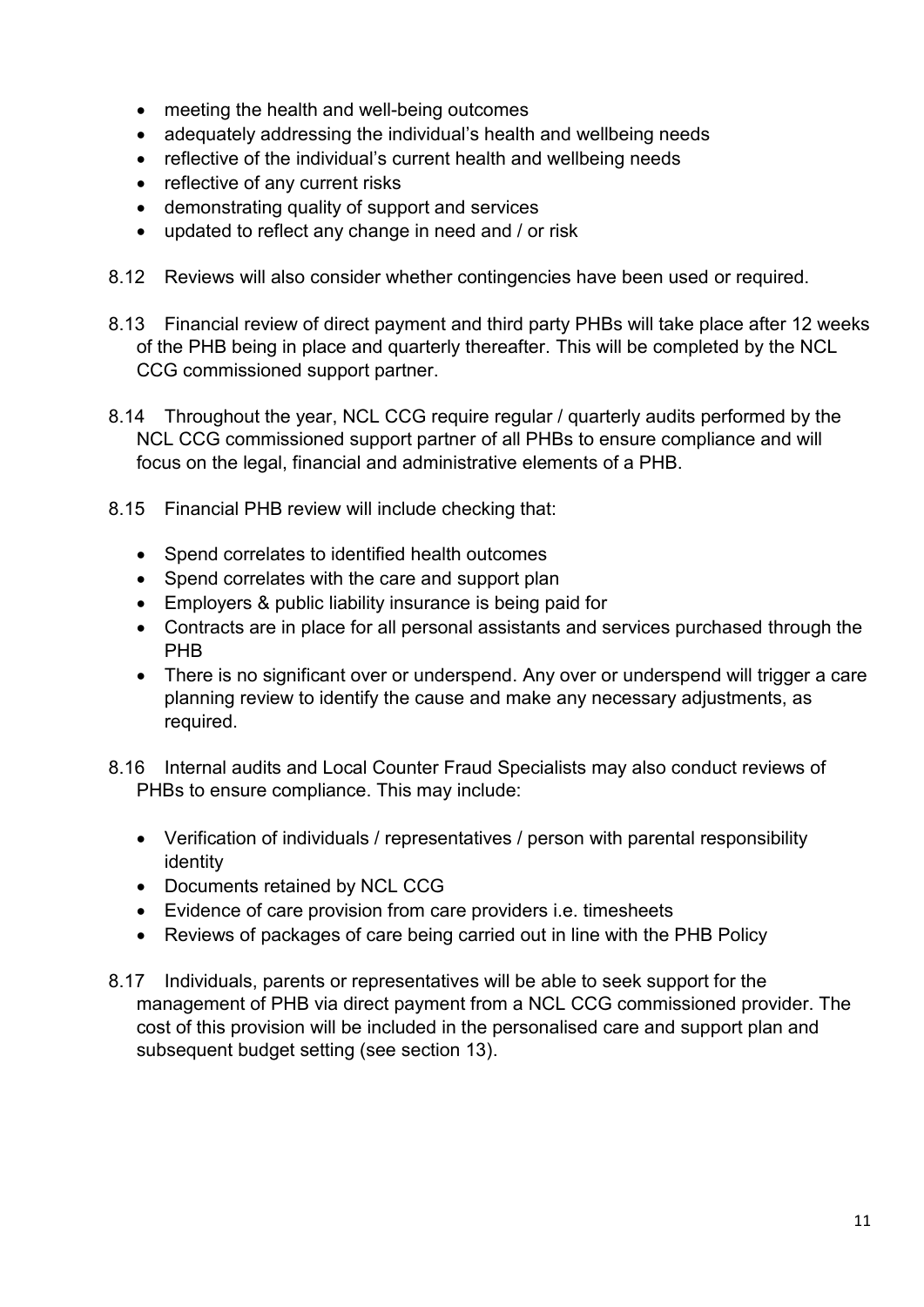## 9. Scope of PHB provision

- 9.1NCL CCG will provide PHBs so that individuals may use them to meet their holistic health and wellbeing needs based on the identified outcomes.
- 9.2 NCL CCG will support a PHB being utilised for products or service that supports an individual's identified health and wellbeing needs (exemptions listed below). This includes items that are not necessarily offered by the NHS. It is essential that any product or service purchased using a PHB delivers a direct benefit to the individual by meeting their identified needs in line with the agreed care and support plan.
- 9.3 NCL CCG will consider a PHB being combined with funding from social care and/or education to create a single integrated budget to purchase items and/or services if it is effective in meeting the individual's assessed needs and identified outcomes.
- 9.4 Where a PHB is utilised to provide a Personal Assistant/Carer it will cover all costs, both pay and non-pay items, for example:
	- The direct cost of providing the service, including support service costs
	- Start-up costs such as initial staff training
	- Employers Liability Insurance with healthcare tasks
	- Payroll
	- Managed Account (where applicable)
	- Equipment contingency, for life essential equipment (e.g. hire fee to cover breakdown not covered by insurance or by the organisation's community equipment contract)
- 9.5 NCL CCG will ensure the agreed budget factors in all legal obligations of employment i.e. National Living Wage and pension contributions are included in the personalised care and support plan
- 9.6 NCL CCG will also consider additional elements within the PHB such as the following unplanned contingencies. However, the majority of unplanned contingencies should be covered by insurance:
	- Redundancy costs for the period of health funding (should be covered by the insurance policy) when a service provided by personal assistant/carer ceases, if the personal assistant/carer is entitled
	- Maternity pay, if the Personal Assistant/Carer is entitled
	- Long term sickness
	- Training to support newly employed staff
- 9.7 There is no formal entitlement to holiday funding within a PHB, but for those individuals where an agreed health and wellbeing outcome is respite provision it must be ensured that the PHB holder, representative or nominated person are insured to travel (whether in the UK or abroad). If an increase in personal assistants or service provider staff/hours is required, this must be discussed and agreed with the CCG in advance and included as part of the personalised care and support plan. The PHB holder, their representative or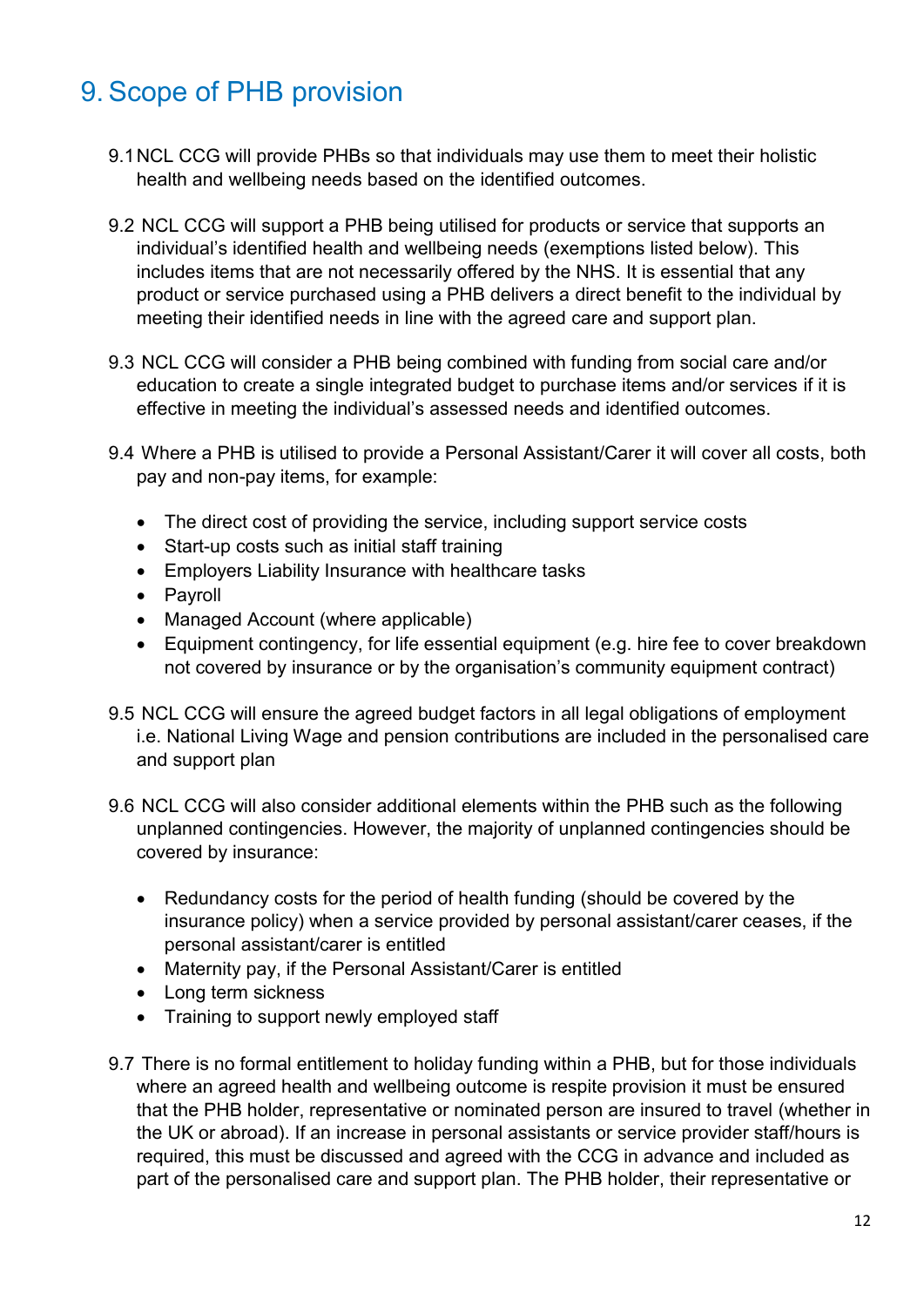their nominated person must sign a disclaimer confirming that they have been informed, understand and accept the risks involved in receiving care outside of their normal setting.

- 9.8 PHBs should not be used to purchase services that NCL CCG already commissions, including community health services and equipment. During the care and support planning process the individual (or their representative) will be informed of existing NHS services.
- 9.9 NCL CCG, in accordance with NHS direct payments regulations, will not allow direct payments to be used to pay for the following:
	- Alcohol, tobacco, gambling
	- Debt repayment (other than for a service specified in the support plan)
	- Core GP services
	- Planned surgical interventions
	- Treatments (whether experimental or outside of NCL CCG normally commissioned services) that meet the criteria for being considered under the Individual Funding Requests Panel
	- NHS prescriptions/medications
	- Services provided through vaccination or immunisation programmes
	- Any service provided under the NHS Health Check Programme
	- NHS dentist and opticians.
	- Emergency or acute hospital services, such as unplanned admissions to hospital
	- Primary medical services provided by GPs, such as diagnostic tests, basic medical treatment or vaccinations
	- To pay a close family carer living in the same household unless agreed by the CCG as an exception. Any exceptions agreed will be required to have the PHB via a Third party Budget.
	- The employment of people in ways, which breach national employment regulations
	- Anything not identified within the care and support plan
	- Any "disposables" which are provided through an NHS contract (such as continence products) unless the commissioned service is unable to meet the needs. This will then need to form part of the agreed support plan before funding will be considered.
	- Travel insurance or any travel and accommodation costs of accompanying personal assistants.
- 9.10 In addition to the above, NCL CCG's policy is that PHBs cannot be used to fund the following:
	- Any activity, which is against the law. This includes not paying people a minimum wage, not registering an employee with Revenue and Customs, giving someone 'cash in hand' and not following other legal employment regulations
	- Funding items/bills which other sources of income would normally pay for, such as day to day food bills, rent, mortgage payments or utility bills (unless these are costs arising from live in carers)
	- Any treatment which the CCG has a policy not to fund or which NICE recommends not to fund due to it being proven ineffective
	- Anything that could potentially bring the NHS into disrepute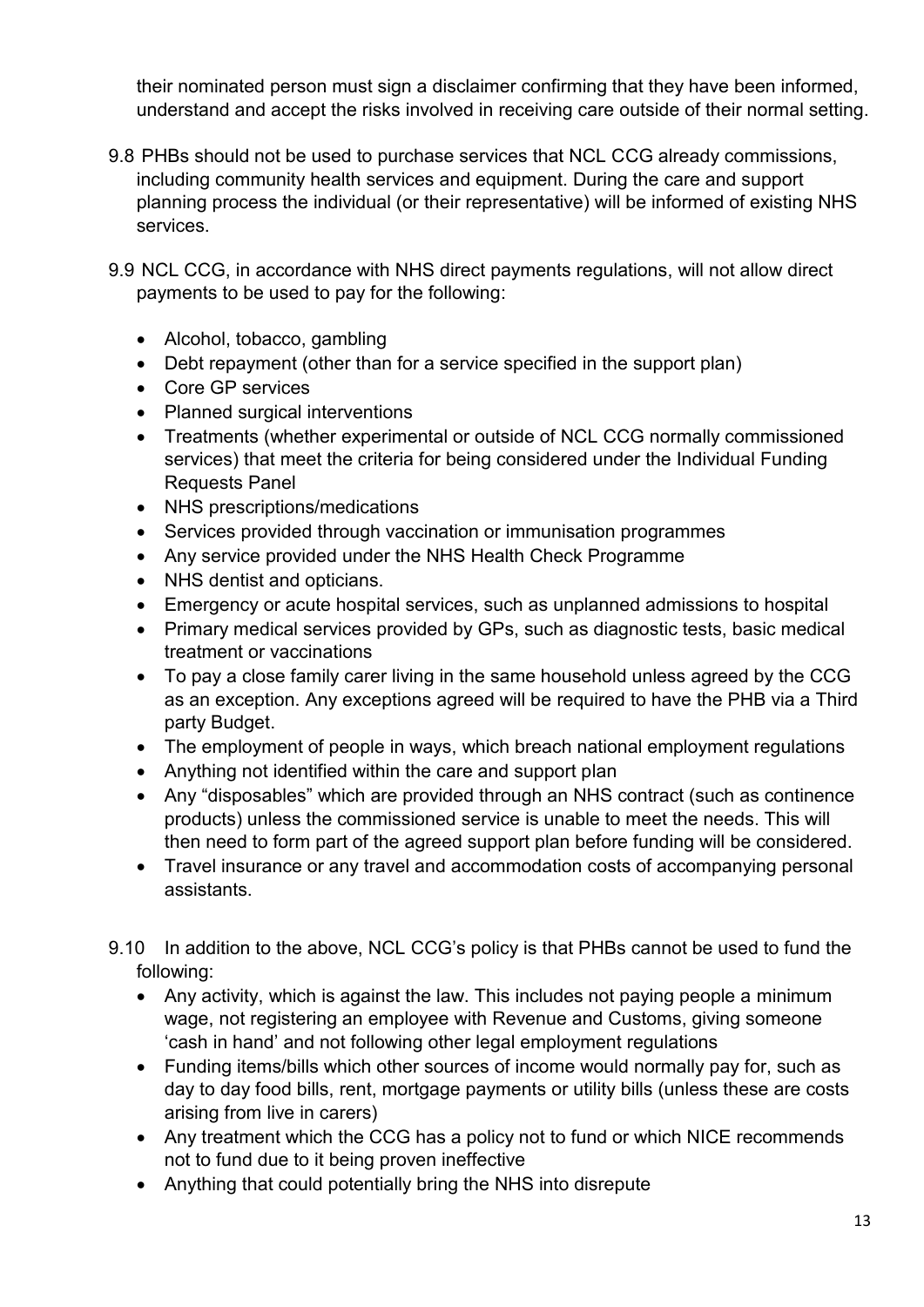- Equipment and/or services already funded by the CCG
- Equipment that does not meet required standards or equipment that untrained people are required to use
- Anything that could place people at risk of harm

This list is not exhaustive and if unsure, the individual should seek advice before any expenses are incurred. NCL CCG will not accept liability for expenses incurred that have not been agreed as part of the care and support plan and will seek reimbursement of the subsequent costs.

- 9.11 The use of such funding does not, at this time, extend to delivery of goods or services that would normally be the responsibility of other bodies (e.g. local authority housing services) or are covered by other existing contracts or mechanisms e.g. community equipment accessed via prescription).
- 9.12 If equipment purchased through a PHB is no longer required, if it no longer meets assessed needs or the patient dies, the organisation reserves the right to request that the item is returned.
- 9.13 If it is identified that PHB funds have been used for inappropriate spend or spend outside of the agreed support plan, the matter may be referred to NCL CCG's Local Counter Fraud Specialist (LCFS) for further investigation. This may lead to prosecution or disciplinary action.

#### 10. PHB service provision principles

- 10.1 NCL CCG requires any provider organisations supplying care services under a PHB to be registered with a relevant regulatory/professional body, where one exists (e.g. Care Quality Commission (CQC), Health and Care Professions Council (HCPC), Nursing and Midwifery Council (NMC)).
- 10.2 NCL CCG requires any staff employed via a direct payment PHB must:
	- be appropriately trained
	- have ongoing competency checks of any healthcare tasks they are employed to undertake
	- have relevant certification (including dates of training undertaken) including annual updates as appropriate
	- have an enhanced Disclosure and Barring Service (DBS) check

NCL CCG will work with the PHB support partner to identify the appropriate service(s) to provide the necessary training and competency checks

10.3 NCL CCG will not support a PHB being used to fund support or care being provided by an individual living in the same household, a close family member or a friend of the budget holder unless in exceptional circumstances and then only following a written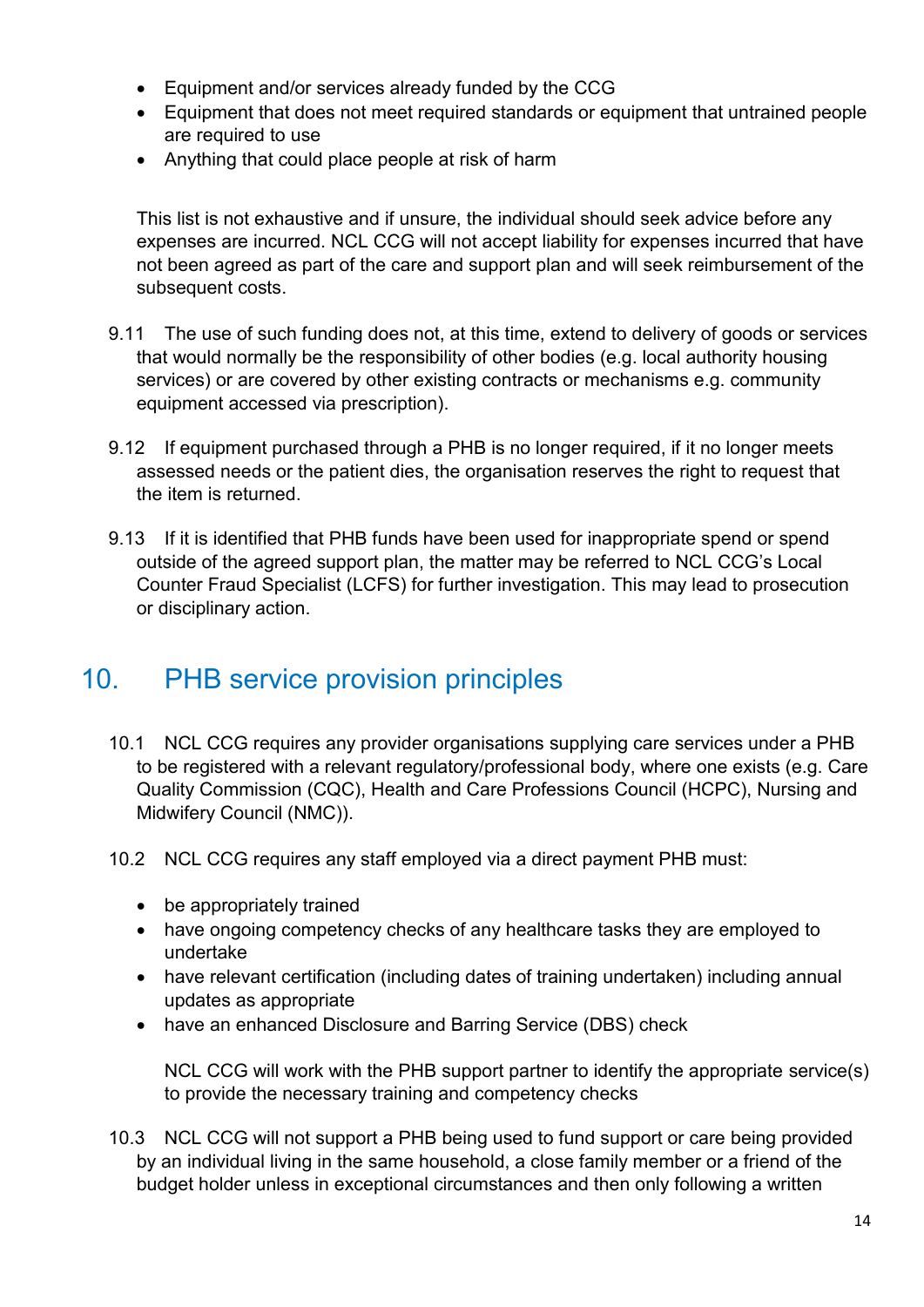agreement provided by the CCG. Agreement from NCL CCG may be obtained if they consider it necessary to satisfactorily meet the individual's needs or to promote the welfare of an individual with a PHB. Any exceptions agreed will be required to have the PHB via a Third party Budget.

10.4 NCL CCG will make these decisions on a case-by-case basis, the CCG will consider:

- The benefits that the individual with the PHB and the proposed individual of the same household may already be in receipt of and
- The care that would naturally be expected from that of a family member/individual living in the same household.

## 11. Budget management options

11.1 NCL CCG will consider several types of PHB budget options (see table 2 below). These options can be used singularly or in combination depending on each individual's circumstances, choice and the support planning and how care has been agreed to be delivered.

Table 2 Budget Management options

| Option                    | <b>Description</b>                                                                                                                                                                                                                                                                                                                                                                                                                                                                                                                                                                                                                                                                                                                                                                                                                                                                                                                                                                                                                                                                                                                                                                                                                   |
|---------------------------|--------------------------------------------------------------------------------------------------------------------------------------------------------------------------------------------------------------------------------------------------------------------------------------------------------------------------------------------------------------------------------------------------------------------------------------------------------------------------------------------------------------------------------------------------------------------------------------------------------------------------------------------------------------------------------------------------------------------------------------------------------------------------------------------------------------------------------------------------------------------------------------------------------------------------------------------------------------------------------------------------------------------------------------------------------------------------------------------------------------------------------------------------------------------------------------------------------------------------------------|
| <b>Notional Budget</b>    | NCL CCG commission care on behalf of the individual using a<br>PHB. NCL CCG will enter into a contract with the provider utilising<br>the NHS Standard Contract.                                                                                                                                                                                                                                                                                                                                                                                                                                                                                                                                                                                                                                                                                                                                                                                                                                                                                                                                                                                                                                                                     |
| <b>Direct Payment</b>     | The individual receives the PHB funds from NCL CCG to procure<br>the care and support that they need, in line with their agreed care<br>and support planning. NCL CCG will enter into a Direct Payment<br>Agreement with the individual / representative which will set out<br>the rights and obligations in relation to the provision of the direct<br>payment by the CCG to the individual. NCL CCG will request<br>evidence around how the budget has been spent and reserves the<br>right to reclaim misspent or unspent funds following a review of<br>the PHB. The individual, or their representative procures and<br>manages the care provision themselves and is required to enter<br>into contracts with organisations or individuals that they pay to<br>provide services funded by their PHB. The contract must include<br>terms and conditions related to potential redundancy, liability<br>insurance and training and development requirements. In this<br>instance, there will be no requirement for the CCG to hold a<br>contract with the service providers.<br>The delivery of direct payments may vary between different<br>boroughs and patient cohorts and may be delivered by Joint and<br>integrated budgets |
| <b>Third Party Budget</b> | The PHB is being managed by a third party, the individual that is<br>in receipt of the PHB will contract with the third party organisation.<br>The CCG will provide the PHB payment directly to the third party,                                                                                                                                                                                                                                                                                                                                                                                                                                                                                                                                                                                                                                                                                                                                                                                                                                                                                                                                                                                                                     |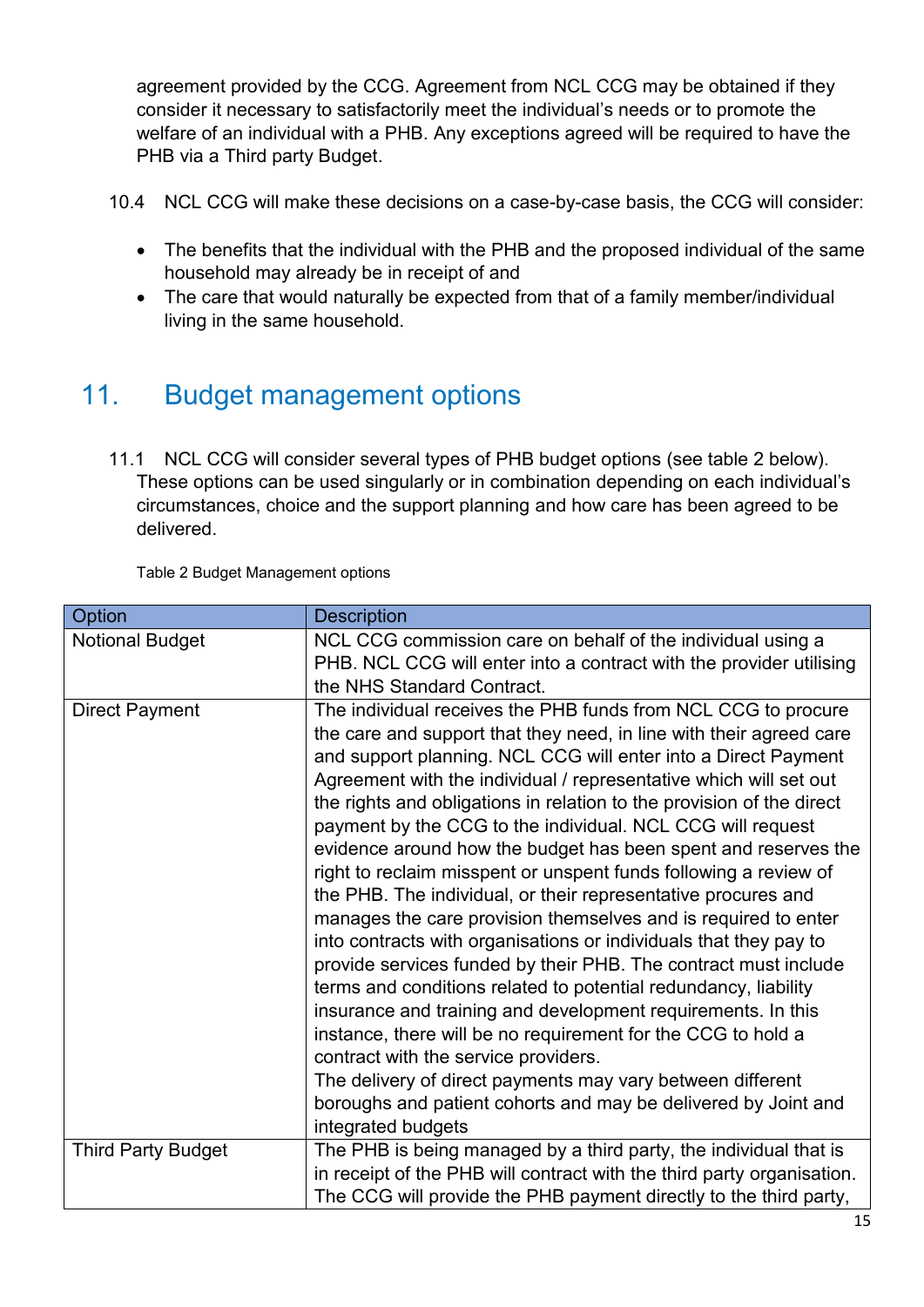|                     | the PHB holder remains responsible for the appropriate use of the    |
|---------------------|----------------------------------------------------------------------|
|                     | PHB (unless it has been identified that a person or organisation     |
|                     | will act on their behalf). The third party must provide the CCG with |
|                     | evidence of how the budget has been utilised.                        |
| Personal Wheelchair | The commissioned wheelchair providers are responsible for all        |
| <b>Budget</b>       | aspects of Personal Wheelchair Budgets administration.               |

- 11.2 NCL CCG will ensure that every eligible individual is made aware of the PHB budget options when informing them of eligibility and also at care reviews.
- 11.3 Individuals with capacity to understand and manage the PHB themselves can be the PHB holder themselves or they can nominate a friend, relative or third party organisation to act as their representative.
- 11.4 For individuals who lack the capacity to understand or manage the PHB themselves a best interests assessment can be undertaken and the budget can be managed on their behalf by either a nominated person or an authority

#### 12. Top ups

- 12.1 When an individual has been assessed as eligible for CC or CHC the PHB amount will meet the full cost of assessed and agreed health and care needs as detailed on the personalised care and support plan. A patient cannot financially top-up a personal health budget. However, if they so choose they can purchase care over and above that identified in the personal care and support plan.
- 12.2 If additional care is purchased, that is above the needs identified and agreed, then this must be separated from the PHB with clear accountability.
- 12.3 Individuals / parents or those with parental responsibility / representatives are able to utilise the agreed PHB towards the payment of a service which is above the rates NCL CCG believes it is appropriate to fund i.e. if the personal care and support plan identifies that a carer is required to deliver care and the individual / parent / representative wishes for this to be delivered by a trained nurse, NCL CCG will provide funds for a carer's wages, not that of a nurse. No additional budget will be available from the CCG to pay for unnecessary or unwarranted additional cost.
- 12.4 The only exception to this rule is when a patient is entitled to an NHS funded wheelchair. An assessment will be undertaken to determine the appropriate chair to meet their identified need. The individual / representative / parent or individual with parental responsibility may request a notional budget which is determined by the cost of the wheelchair to meet the need. However they may choose to enhance the chair beyond the specified need and fund this element themselves.
- 12.5 However, an individual can choose to 'opt out' of NHS care if eligible for CC or CHC and fund the care privately. The process for "opting out" will need to be discussed with the appropriate case management team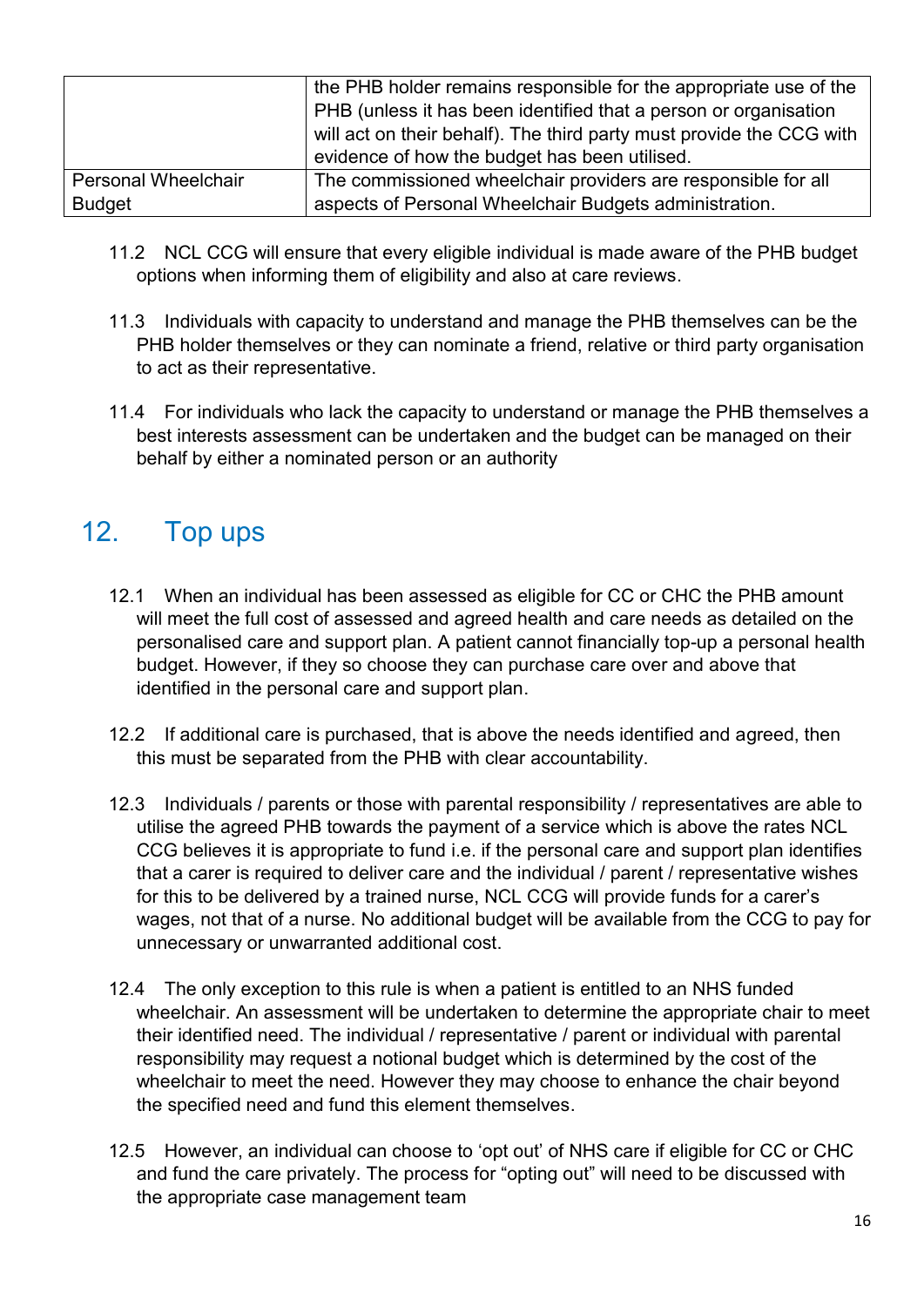12.6 NHS services will continue to be provided free of change unless there is explicit legislation in place requiring charging (e.g. as for prescription or dentistry charges)

#### 13. Budget setting and approval process

- 13.1 Once the individual has been assessed as eligible for a PHB an indicative budget must be set, based on current care needs / provision.
- 13.2 The appropriate authorisation form must be completed and sent to the Complex Individualised Commissioning Team as per normal processes and a referral to PHB provider will be completed.
- 13.3 Unless the individual already has a direct payment or a privately funded PA a notional budget will be agreed and care brokered by the Complex Individualised Commissioning Team to meet the immediate care requirements.
- 13.4 Individuals / parents / representatives can opt out of interim care arrangements, however NCL CCG is unable to backdate the PHB for this element of care.
- 13.5 If an adult is currently in receipt of a Local Authority funded Direct Payment (Personal Budget) and becomes eligible for CHC funding, NCL CCG will honour the direct payment until a PHB, or directly commissioned care can be arranged to ensure consistency and continuity of care.
- 13.6 If the individual is currently receiving care via a PA or longstanding agency which is privately funded, NCL CCG recognises the importance of continuity of care and will, where equitable and appropriate, honour existing arrangements above indicative budget value but not apply annual increases until such time as the indicative budget reaches the package value.
- 13.7 Once care and support planning has been completed and the final budget been identified, the recommendations will then considered for approval by NCL CCG.
- 13.8 Consideration will take place at the PHB / integrated panel
- 13.9 NCL CCG will consider whether:
	- The individual meets the personal health budget criteria (as set out in the NHS personal health budgets toolkit)
	- Adequate care planning has been carried out
	- The care plan reflects the views of the individual
	- The individual or their representative and the lead care co-ordinator have signed the care plan
	- The value of the final budget is appropriate (review of the outcomes, planned activities and other purchases and spending, as set out in the support plan)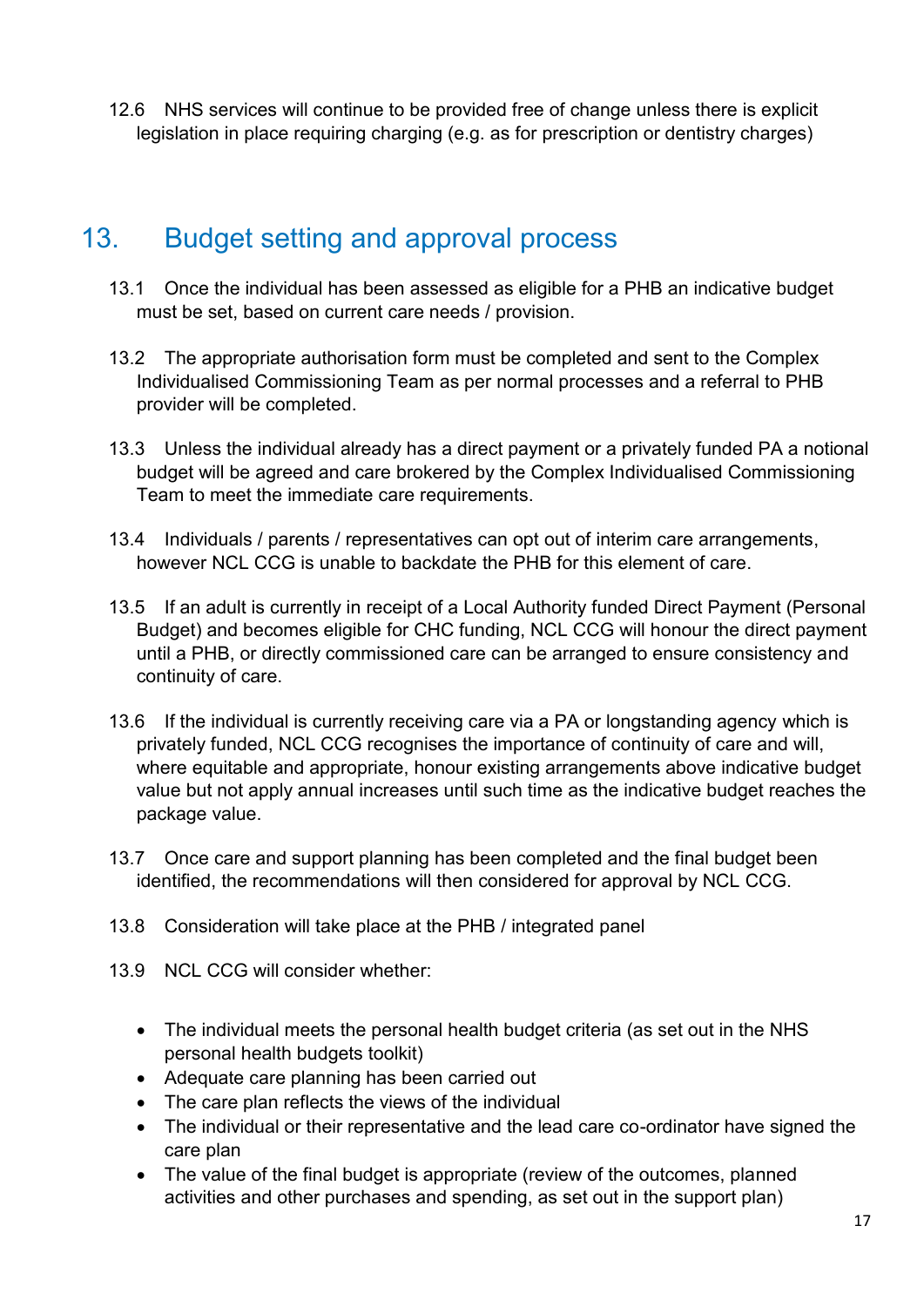- The agreed outcomes will meet the needs identified in the assessment
- The care plan will deliver the agreed outcomes
- Contingency plans are in place
- The final budget is the right amount to deliver the care plan and if needed, suggest adjustments
- Direct payments have been requested and whether it is appropriate to give the PHB as a direct payment
- The plans for the direct payments are in line with the NHS Direct Payments regulations
- There is a review date in the care plan and it meets the requirements of the PHB process
- 13.10 The proposals for meeting an individual's assessed eligible needs, as set out in the care plan must meet the following principals (see appendix 4 for full details):

| Principal   | <b>Description</b>                                                                                                                                                                                                                                                                                                                                                                                                                                                 |
|-------------|--------------------------------------------------------------------------------------------------------------------------------------------------------------------------------------------------------------------------------------------------------------------------------------------------------------------------------------------------------------------------------------------------------------------------------------------------------------------|
| Lawful      | The proposals should be legitimately within the scope of the funds<br>and resources that will be used. The proposals must be lawful and<br>regulatory requirements relating to specific measures proposed<br>must be addressed.                                                                                                                                                                                                                                    |
| Effective   | The proposals must meet the individual's assessed needs and<br>support the individual's independence, health and wellbeing. A risk<br>assessment must be carried out and any risks identified that might<br>jeopardise the effectiveness of the plan, or threaten the safety or<br>wellbeing of any individual must be addressed. The proposals must<br>make effective use of the funds and resources available in<br>accordance with the principle of best value. |
| Affordable  | All costs have been identified and can realistically be met within the<br>budget.                                                                                                                                                                                                                                                                                                                                                                                  |
| Appropriate | The care plan should not detail the purchase of items or services<br>that are inappropriate to fund or that would bring the NHS into<br>disrepute. The care plan must have clear and strong links to a<br>healthcare outcome.                                                                                                                                                                                                                                      |

Table 3: Budget Setting Principals

- 13.11 NCL CCG will not guarantee an automatic transfer of Personal Budget to Personal Health Budget, and it should be expected that there will be a different outcome / budget allocation to the local authority funded personal budgets.
- 13.12 Budget setting will differ between different cohorts of eligible individuals and is subject to change. (see appendix 5 for current budget setting processes)
- 13.13 To ensure equity with individuals receiving directly commissioned care and to ensure affordability is maintained annual uplifts to direct payments and third party budgets will be in line with directly commissioned providers.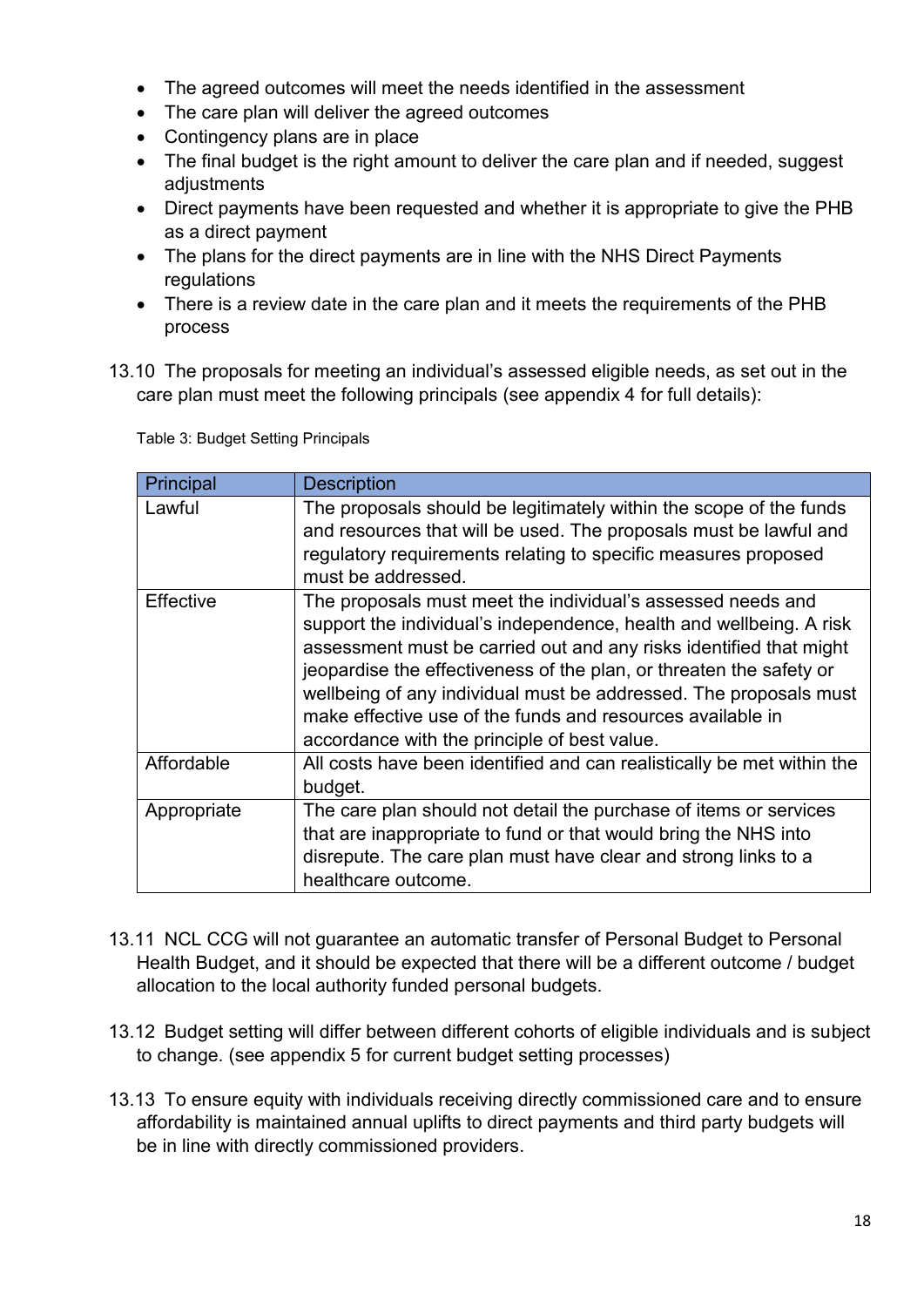#### 14. Risk management

14.1 When considering PHBs, NCL CCG will take into consideration the following risks

#### **Clinical risk**

- NCL CCG is committed to promoting choice, whilst supporting individuals to manage risk and make informed decisions. It is therefore essential that individuals are fully involved in the assessment and review process in order to understand any potential risks and steps that can be taken to manage them.
- NCL CCG requires that the multi-disciplinary teams clearly document any evidence of decision-making and rationale in relation to the management and reduction of risk where appropriate or necessary. This will be considered as part of the budget and direct payment approval process.
- An individual who has the mental capacity to make a decision, and chooses voluntarily to live with a level of risk, is entitled to do so. Any evidence of decision making and rationale in relation to the management and reduction of risk must be documented where appropriate or necessary.
- An individual who has been assessed as lacking the mental capacity to make a decision in regards to a level of risk will require a clearly recorded best interest decision or someone with parental responsibility or Power of Attorney for Health and Welfare to make the decision on their behalf.

#### **Financial risk**

- PHBs must be affordable within NCL CCG's overall budgetary allocation and must be able to demonstrate value for money. An individual's budget must be sufficient to meet both the outcomes identified in the care plan and to allow for planned contingencies.
- NCL CCG will hold the funding for the above additional elements until required by an actual liability. Should an additional element arise it will be necessary to discuss this with the delegated authority figure as set out in the high/exceptional care package costs procedure for CHC.
- When considering a request for a PHB, the method of payment must also be considered. Those individuals deemed unsuitable for a direct payment or choosing not to have a direct payment should be offered a budget held by a third party organisation, or a notional budget. Where a direct payment is to be made, the financial arrangements and requirements are contained within a Direct Payment Agreement between NCL CCG and PHB holder, which will be signed by both parties.
- Where direct payments are being utilised NCL CCG will request evidence of payment for care delivered e.g. timesheets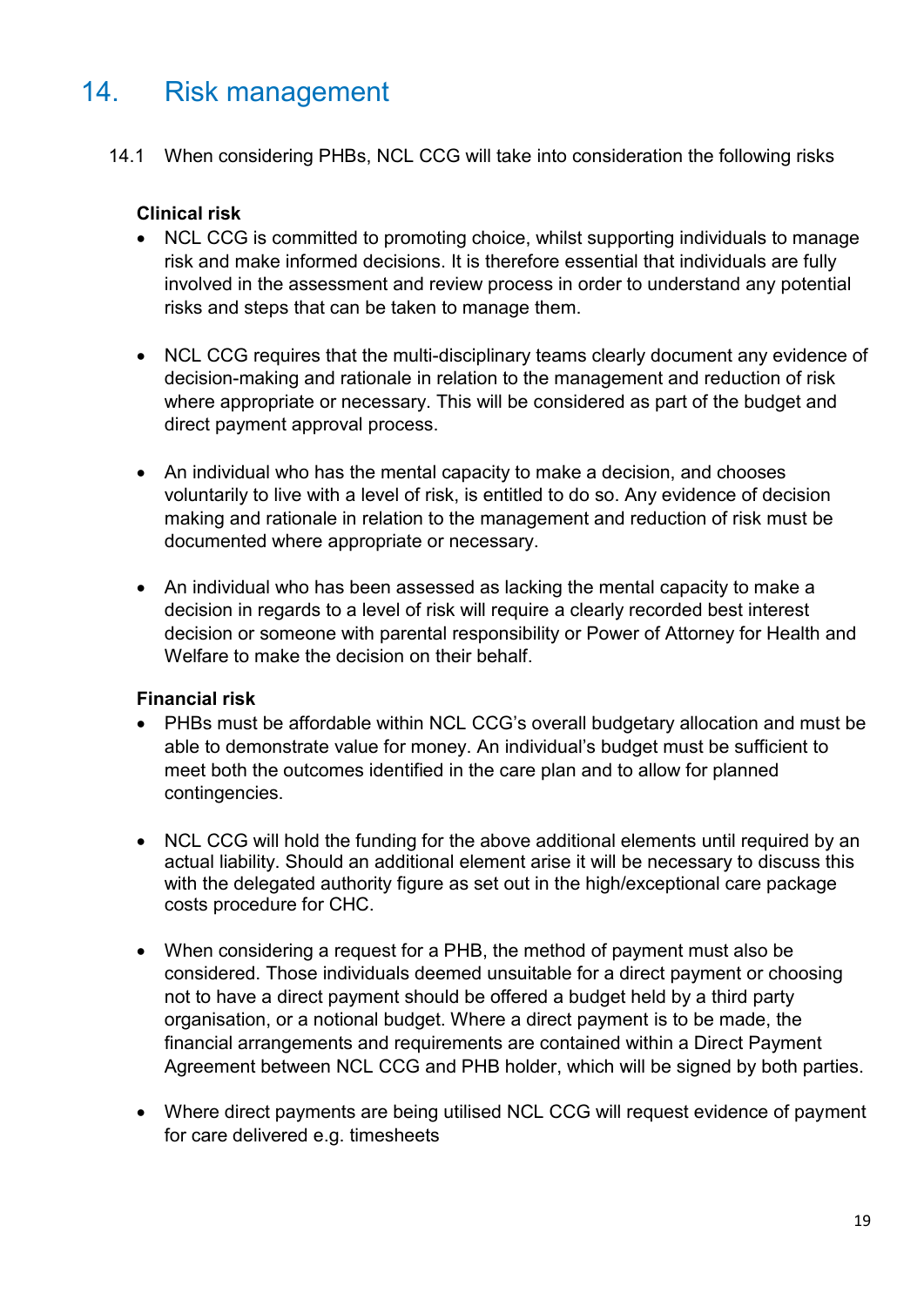- PHBs will also be monitored to identify significant variations or trends, irregularities and issues that may require further investigation, such as misuse of money. Any unusual occurrences will be investigated immediately and action taken where necessary. The CCGs nominated Local Counter Fraud Specialist may be involved in financial audit.
- It is the responsibility of the individual (or their representative) to inform NCL CCG as soon as they become aware of factors which may affect the cost of their PHB. NCL CCG will not automatically fund increased costs which have not been pre-approved through the care plan or financial review process. Other benefits should also be taken into account to ensure that the PHB does not duplicate other sources of funding (e.g. winter fuel allowance, Motability allowance). Any requested variation over the initial approved budget will need to be considered by exception.
- If there is an identified misspend within a budget, consideration will be given to a referral to statutory organisations such as the police, the Local Counter Fraud Specialist or the NHS Counter Authority to investigate.
- NCL CCG reserves the right to remove a direct payment from an individual and replace it with a notional budget if misspend is identified, the process by which is identified within the service's operational policies.

#### 15. Governance

#### 15.1 **Appeals process**

- Eligible individuals who request a PHB may appeal the decision of NCL CCG if they are refused a PHB or refused a particular type of PHB. If a PHB is refused in full or in part then NCL CCG will provide the person who requested the PHB or their representatives with the reasons for that decision in writing.
- On receipt of the decision, or on receipt of the decision about which type of PHB is most appropriate, the eligible individual or their representative may request NCL CCG to undertake a review of the either decision. The patient, parent or their representative may provide evidence of information for NCL CCG to consider as part of that review.
- Following the review, NCL CCG will inform the eligible individual or their representatives in writing of the decision following a review, and state the reasons for the decision. NCL CCG are not required to undertake more than one review of their decisions in any six month period.

#### 15.2 **Stopping or Reclaiming Payments**

• Individuals will be free to opt out of a direct payment or third party PHB at any time and to have their needs reassessed for a notional budget. Individuals should discuss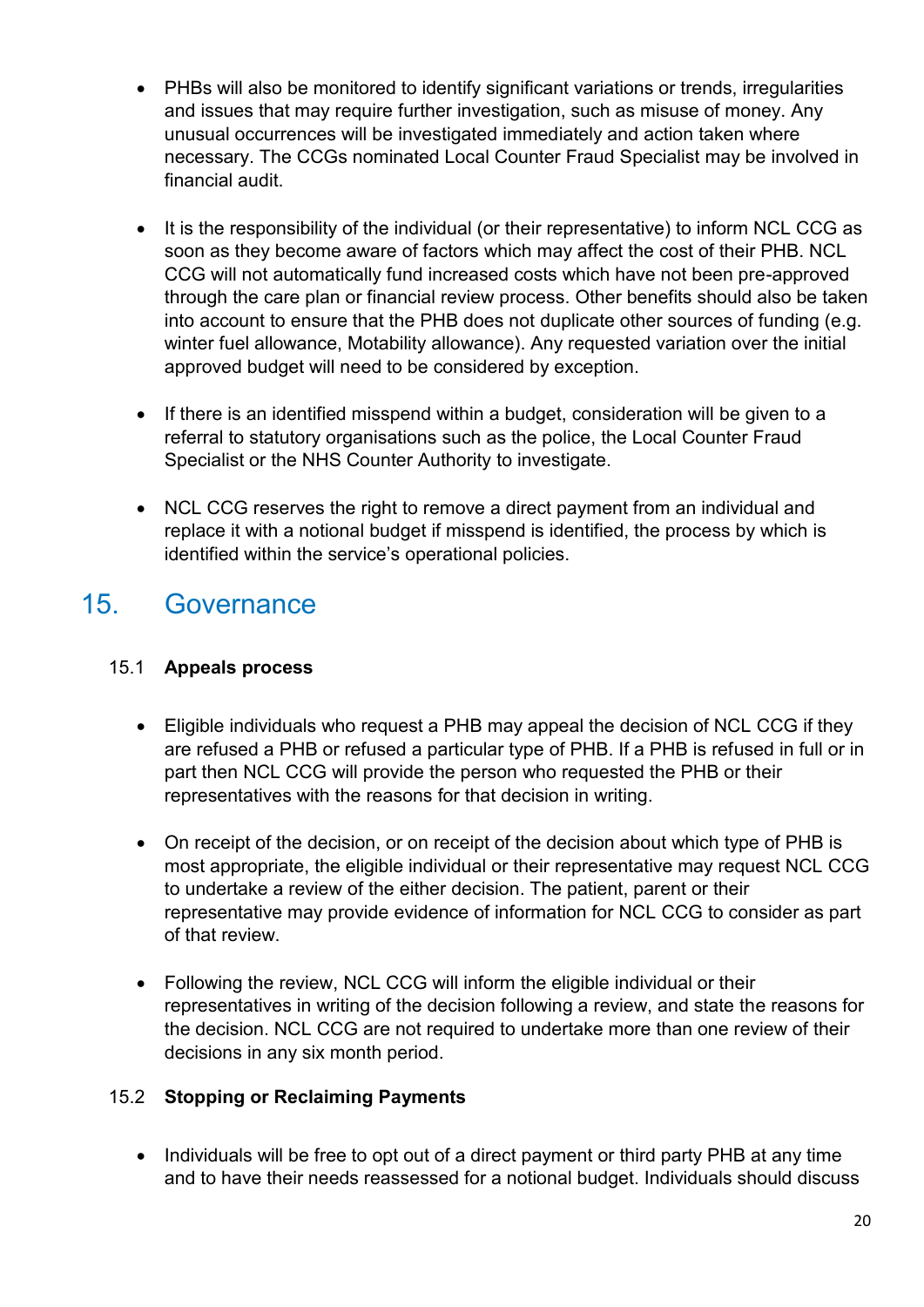this with their case manager and give formal notification of their intention to change their PHB to a notional one. Individuals will be required to give 2 months' notice to allow time for directly commissioned and self-directed support to be wound down unless there is a crisis which prevents such notice.

- For an individual in receipt of direct payments or third party budgets who may require admission to an acute hospital or other establishment where PA's are not required will need to have a clear agreed process, detailed within the staff contracts indicating the expectation for that PA when care is not being delivered i.e. is the PA expected to take annual leave or unpaid leave if not working. This will vary according to the needs of the individual and the agreed care and support plans.
- NCL CCG reserves the right to stop direct payments where money is being spent inappropriately, where there may have been theft or fraud, or if the individual's assessed needs are not being met. A notional PHB will then be put in place to ensure that there is no gap in the individual's care provision.
- When direct payments are ceased, NCL CCG will give notice to the individual, parent or their representative in writing. There is no fixed notice period for stopping direct payments. The time taken before stopping direct payments will depend on any contractual obligations the direct payment user may have entered into.
- Direct payments are not a welfare benefit and do not represent an entitlement to a fixed amount of money. These payments are paid to meet assessed health and care needs. Where individuals' needs change this will be reflected in the value of the direct payments.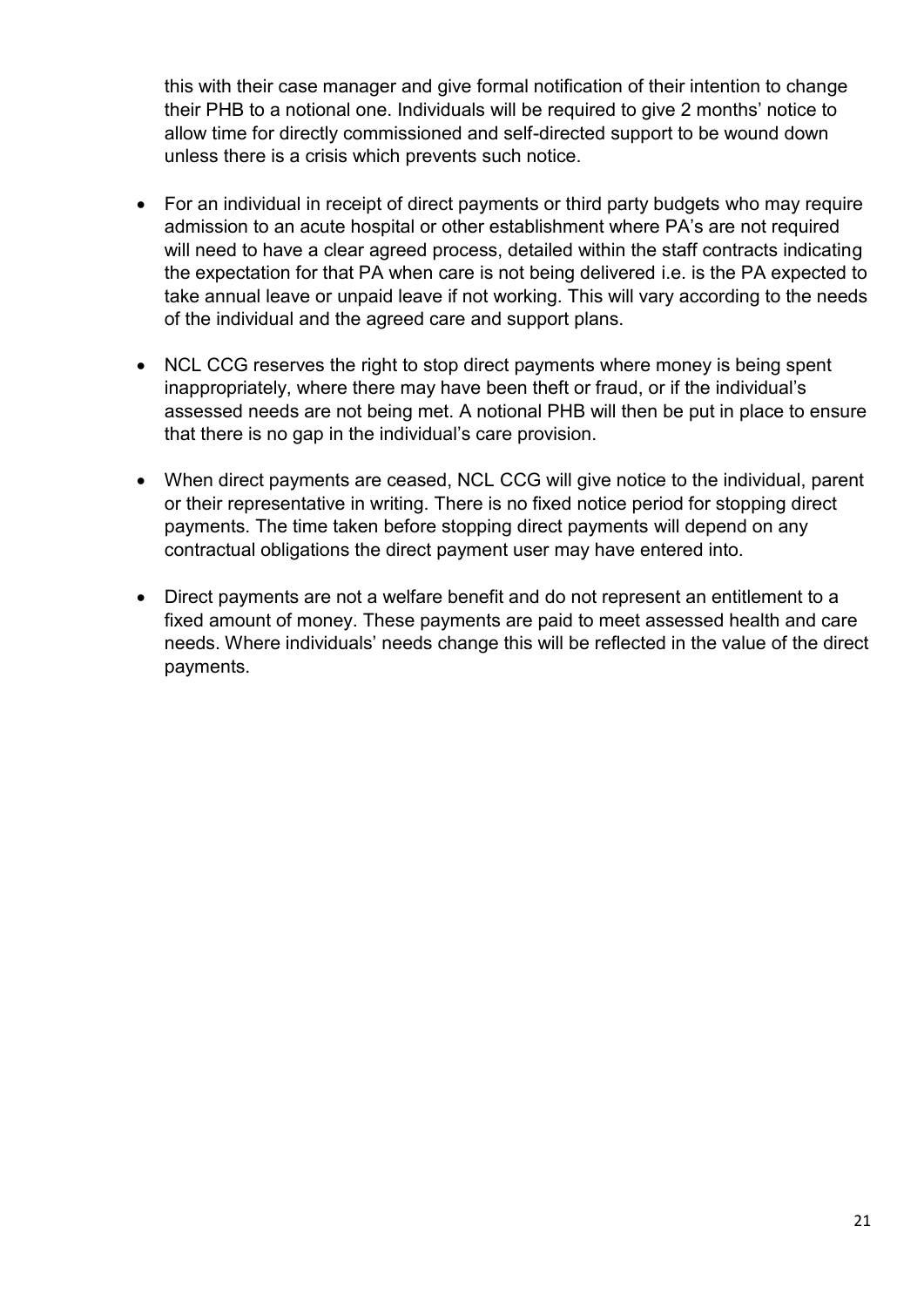## Appendix

## 1. S117 definition

S117 of the Mental Health Act 1983 ('the MHA 1983') is a free-standing provision which imposes a joint duty upon every CCG and LA to provide or to arrange for the provision of, in co-operation with voluntary agencies, after-care for persons who have been detained under the qualifying provisions.

The Mental Health Act Code of Practice 2015 (Code of Practice) indicates that CCGs and LAs should interpret the definition of aftercare services broadly and that aftercare can encompass healthcare, social care and employment services, supported accommodation and services to meet the person's wider social, cultural and spiritual needs, if these services meet a need that arises directly from or is related to the particular person's mental disorder, and can help to reduce the risk of a deterioration in the person's mental condition. After-care services have the purposes of meeting a need arising from or related to the patient's mental disorder the provision of which will reduce the risk of a deterioration of the patient's mental condition thereby, reducing the risk of the patient requiring admission to hospital again for treatment for mental disorder. The outcome of aftercare service provision is to maintain patients in the community, with as few restrictions as are necessary, wherever possible.

Services provided may include (This list is not exhaustive):

- Daytime activities / employment
- **Accommodation**
- Counselling and personal support
- Assistance with welfare rights and finances
- Support with drug, alcohol and/or substance misuse
- Support with needs arising from co-existing learning disability or autistic spectrum disorder as well and those from physical and/or sensory impairments
- Support with enhancing or learning new skills

S117 places no restriction on the type of service that can be provided. All that is required is that the person concerned must need these services and the services provided must meet the statutory definition of S.117 aftercare.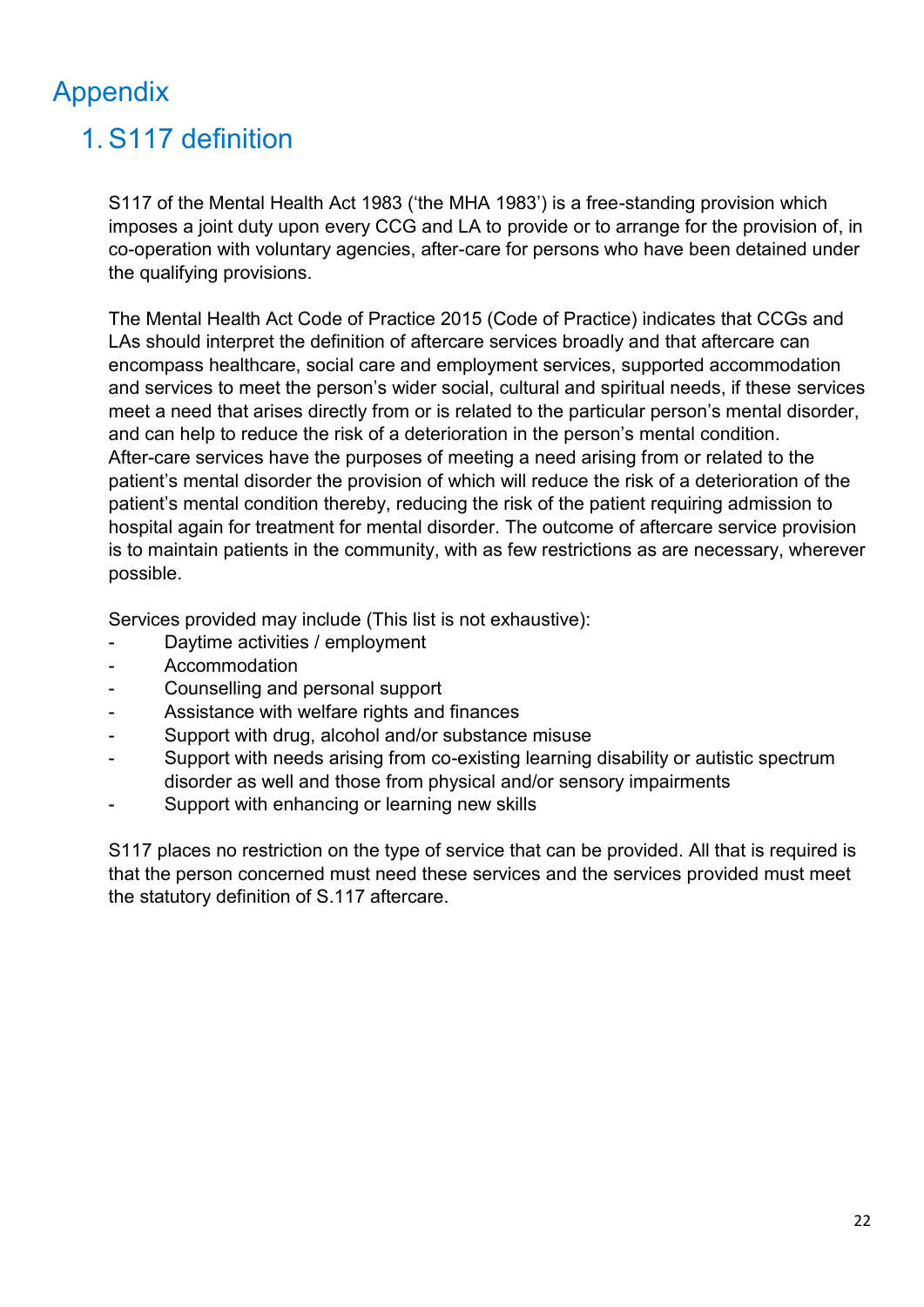### 2. Six Key principles of PHB

| 1. | <b>Upholding NHS principles and values</b>                                                                                                                                                                                                                                                                                                                                                                                                                 |
|----|------------------------------------------------------------------------------------------------------------------------------------------------------------------------------------------------------------------------------------------------------------------------------------------------------------------------------------------------------------------------------------------------------------------------------------------------------------|
|    | The personalised approach must support the principles and values of the NHS<br>constitution, free at the point of use, and should remain consistent with<br>existing NHS policy:                                                                                                                                                                                                                                                                           |
| 2. | There should be clear accountability for the choices made.<br>$\bullet$<br>No one will ever be denied essential treatment as a result of having a PHB.<br>$\bullet$<br>Having a PHB does not entitle someone to additional or more expensive<br>$\bullet$<br>services, or to preferential access to NHS services<br>There should be good and appropriate use of current NHS resources.<br>Quality - safety, effectiveness and experience should be central |
|    | The wellbeing of the individual is paramount. Individuals will agree their care and                                                                                                                                                                                                                                                                                                                                                                        |
|    | support plan with a professional to ensure that it is safe and meets agreed health and<br>wellbeing outcomes. Transparent arrangements should be in place for continued<br>clinical oversight, proportionate to the needs of the individual and the risks<br>associated with the care package.                                                                                                                                                             |
| 3. | Tackling inequalities and protecting equality                                                                                                                                                                                                                                                                                                                                                                                                              |
|    | PHBs and the overall movement to personalise services are a powerful tool to<br>address inequalities in the health service. Implementation of PHBs must not<br>exacerbate inequalities or endanger equality; the decision to set up a PHB for an<br>individual must be based on their needs, irrespective of race, age, gender, disability,<br>sexual orientation, marital or civil partnership status, transgender, religion or beliefs.                  |
| 4. | Personal health budgets are voluntary                                                                                                                                                                                                                                                                                                                                                                                                                      |
|    | No-one will ever be forced to take more control than they want.                                                                                                                                                                                                                                                                                                                                                                                            |
| 5. | Making decisions as close to the individual as possible                                                                                                                                                                                                                                                                                                                                                                                                    |
|    | Appropriate support should be available to help all who might benefit from a more<br>personalised approach, particularly those least well served by existing services or<br>access, and who might benefit from managing their own budget.                                                                                                                                                                                                                  |
| 6. | <b>Partnership</b>                                                                                                                                                                                                                                                                                                                                                                                                                                         |
|    | Personalisation of healthcare embodies co-production. This means individuals<br>working in partnership with their family, carers and professionals to plan, develop and<br>procure the services and support that are appropriate for them. It also means CCGs,<br>local authorities and healthcare providers working together to ensure effective and<br>efficient delivery of care and use of PHBs.                                                       |

#### 3. Individuals Not Eligible for a Direct Payment

National Direct Payment Regulations outline that the following people are not eligible for a Direct Payment (although a notional or third party budget may still be appropriate in the opinion of the Clinical Commissioning Group):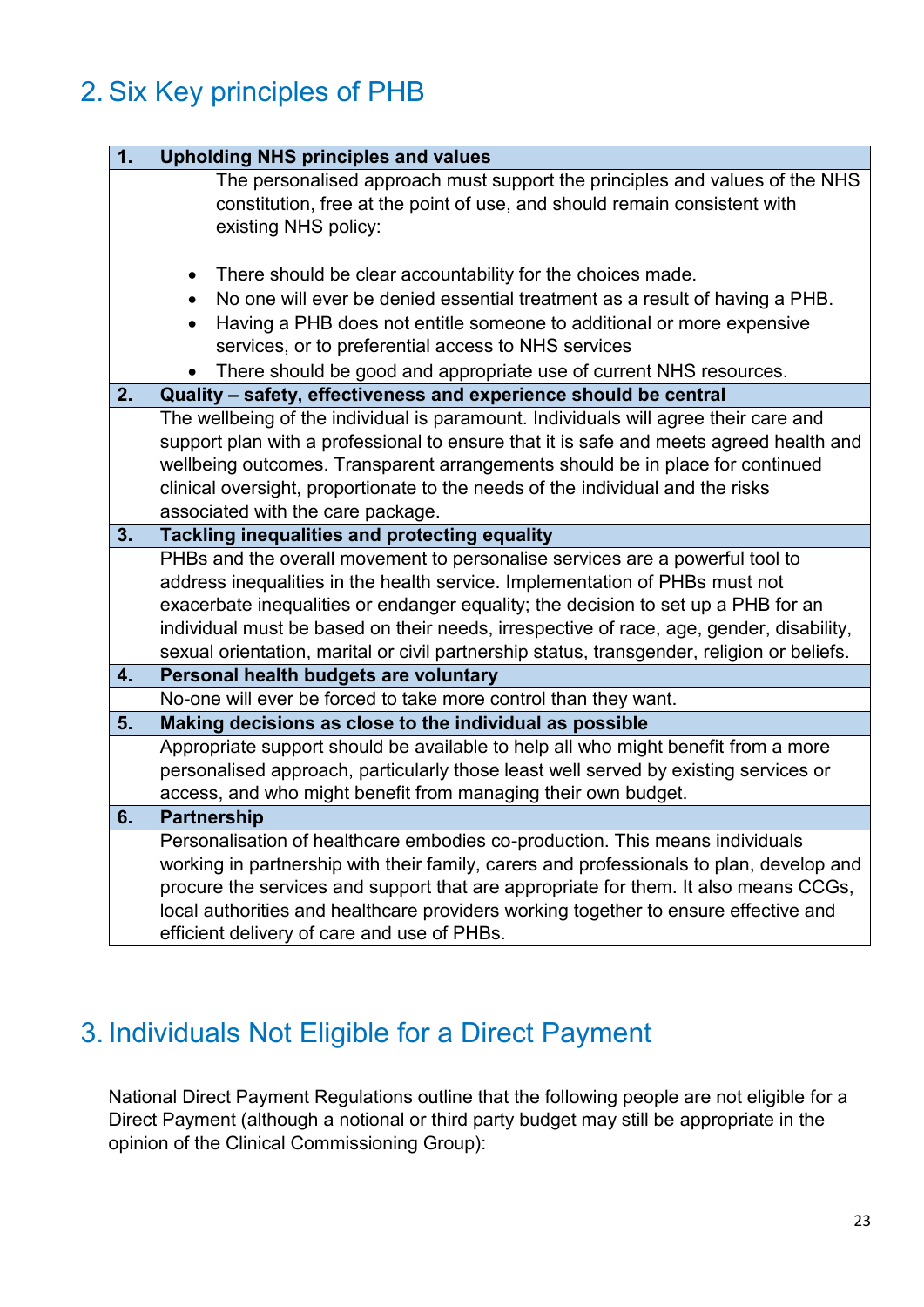- A person who is subject to a drug rehabilitation requirement, as defined by section 209 of the Criminal Justice Act 2003 (drug rehabilitation requirement), imposed by a community order within the meaning of section 177 of that Act (community orders), or by a suspended sentence of imprisonment within the meaning of section 189 of that Act (suspended sentences of imprisonment);
- A person who is subject to an alcohol treatment requirement as defined by section 212 of the Criminal Justice Act 2003 (alcohol treatment requirement), imposed by a community order, within the meaning of section 177 of that Act, or by a suspended sentence of imprisonment, within the meaning of section 189 of that Act;
- A person released on licence under Part 2 of the Criminal Justice Act 1991 (early release of prisoners), Chapter 6 of Part 12 of the Criminal Justice Act 2003 (release, licences and recall) or Chapter 2 of Part 2 of the Crime (Sentences) Act 1997 (life sentences) subject to a non-standard licence condition requiring the offender to undertake offending behaviour work to address drug or alcohol related behaviour;
- An individual required to submit to treatment for their drug or alcohol dependency by virtue of a community rehabilitation order within the meaning of section 41 of the Powers of Criminal Courts (Sentencing) Act 2000 (community rehabilitation orders) or a community punishment and rehabilitation order within the meaning of section 51 of that Act (community punishment and rehabilitation orders);
- A person subject to a drug treatment and testing order imposed under section 52 of the Powers of Criminal Courts (Sentencing) Act 2000 (drug treatment and testing orders));
- A person subject to a youth rehabilitation order imposed in accordance with paragraph 22 (drug treatment requirement) of Schedule 1 to the Criminal Justice and Immigration Act 2008 ("the Criminal Justice Act 2008") which requires the person to submit to treatment pursuant to a drug treatment requirement;
- An individual subject to a youth rehabilitation order imposed in accordance with paragraph 23 of Schedule 1 to the Criminal Justice Act 2008 (drug testing requirement) which includes a drug testing requirement;
- An individual subject to a youth rehabilitation order imposed in accordance with paragraph 24 of Schedule 1 to the Criminal Justice Act 2008 (intoxicating substance treatment requirement) which requires the person to submit to treatment pursuant to an intoxicating substance treatment requirement;
- A person (i) subject to a drug treatment and testing order within the meaning of section 234B of the Criminal Procedure (Scotland) Act 1995 (drug treatment and testing order) or (ii) subject to a community payback order under section 227A of that Act imposing requirements relating to drug or alcohol treatment; or
- A person released on licence under section 22 (release on licence of persons serving determinate sentences) or section 26 of the Prisons (Scotland) Act 1989 (release on licence of persons sentenced to imprisonment for life, etc.) or under section 1 (release of short-term, long term and life prisoners) or section 1AA of the Prisoners and Criminal Proceedings (Scotland) Act 1993 (release of certain sexual offenders) and subject to a condition that they submit to treatment for their drug or alcohol dependency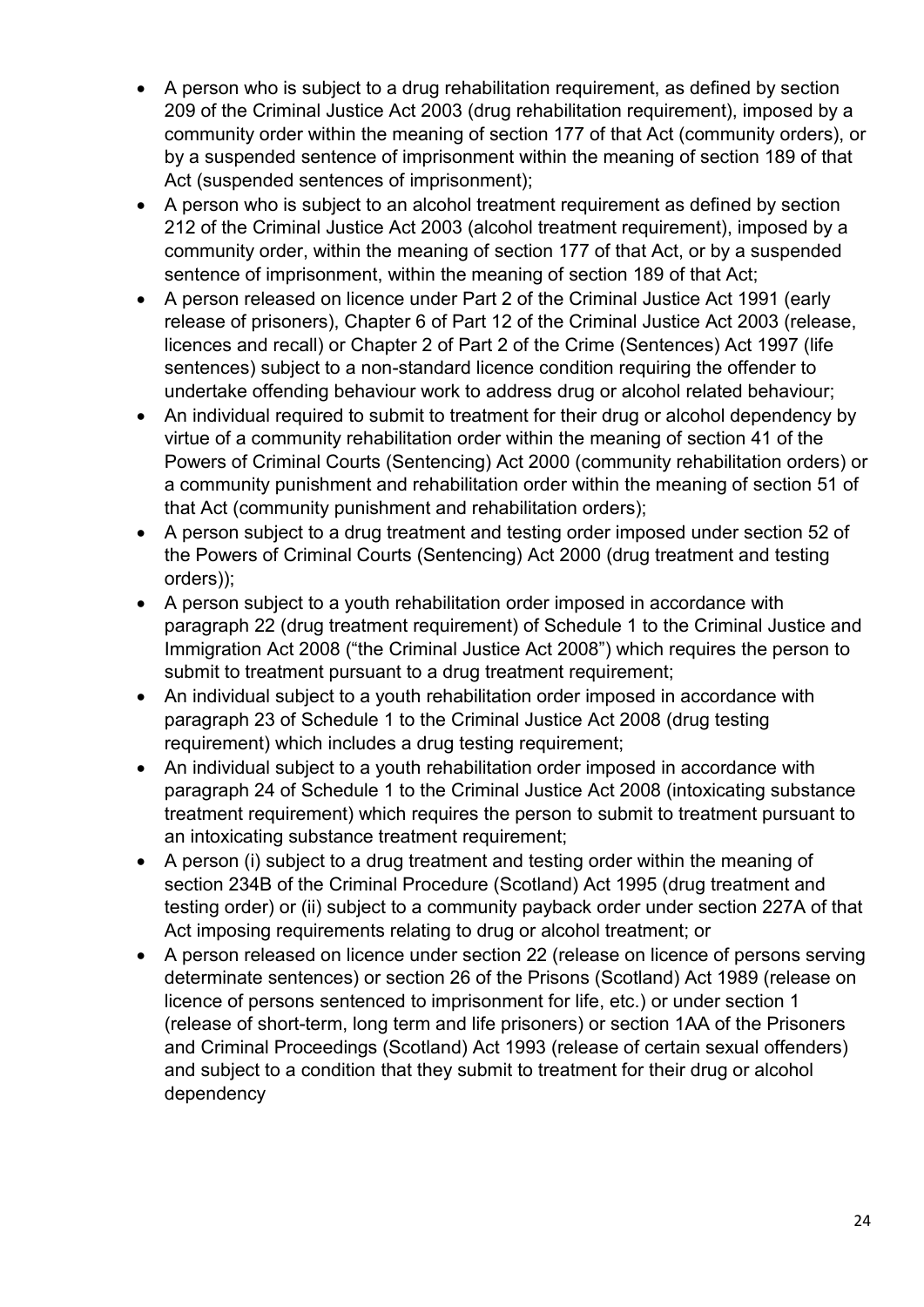## 4. Budget Setting Principles

| 1. | <b>Lawful</b>                                                                                                                                                                                                                                                                                                                                                                                                                                                                                                                                                                                                                                                                                                                                                                                                                                                                                                                                                                                                                                                                                                                                                                                                                                                                                                                                                                                                |
|----|--------------------------------------------------------------------------------------------------------------------------------------------------------------------------------------------------------------------------------------------------------------------------------------------------------------------------------------------------------------------------------------------------------------------------------------------------------------------------------------------------------------------------------------------------------------------------------------------------------------------------------------------------------------------------------------------------------------------------------------------------------------------------------------------------------------------------------------------------------------------------------------------------------------------------------------------------------------------------------------------------------------------------------------------------------------------------------------------------------------------------------------------------------------------------------------------------------------------------------------------------------------------------------------------------------------------------------------------------------------------------------------------------------------|
|    | The proposals should be legitimately within the scope of the funds and<br>resources that will be used. The proposals must be lawful and regulatory<br>requirements relating to specific measures proposed must be addressed. In<br>deciding whether the care plan meets with legal requirements it must show<br>that:                                                                                                                                                                                                                                                                                                                                                                                                                                                                                                                                                                                                                                                                                                                                                                                                                                                                                                                                                                                                                                                                                        |
|    | The care plan will fulfil the CCG's statutory duty to meet the eligible<br>$\bullet$<br>individual's assessed needs<br>The measures proposed in the care plan must in all cases be lawful<br>It is in line with the Mental Capacity Act (2005)<br>$\bullet$<br>If the individual appears to lack capacity, the care plan must make clear how<br>$\bullet$<br>their wishes have been ascertained and incorporated into the care plan<br>The individual has been made aware of any legal responsibilities they will<br>$\bullet$<br>incur as a result of measures proposed in the care plan (e.g. employment<br>law, health and safety requirements)<br>Contracts of employment are, or will be, in place if necessary<br>$\bullet$<br>If they are self-employed that their status has been checked<br>$\bullet$<br>Any service providers identified in the plan must meet applicable regulatory<br>$\bullet$<br>requirements.<br>Enhanced Disclosure and Barring Service (DBS) checks have been carried<br>$\bullet$<br>out on individuals unless they are a close family member of the individual, or<br>a friend involved in the individual's care also living in the same household as<br>the individual<br>The individual and carer(s) have received guidance on any health and safety<br>$\bullet$<br>issues or regulatory requirements in relation to any equipment or any<br>adaptations to their home |
| 2. | <b>Effective</b>                                                                                                                                                                                                                                                                                                                                                                                                                                                                                                                                                                                                                                                                                                                                                                                                                                                                                                                                                                                                                                                                                                                                                                                                                                                                                                                                                                                             |
|    | The proposals must meet the individual's assessed needs and support the<br>individual's independence, health and wellbeing. A risk assessment must be<br>carried out and any risks identified that might jeopardise the effectiveness of<br>the plan, or threaten the safety or wellbeing of any individual must be<br>addressed. The proposals must make effective use of the funds and<br>resources available in accordance with the principle of best value. In<br>deciding whether the care plan is effective it must show that:<br>The care plan meets all the assessed needs<br>$\bullet$                                                                                                                                                                                                                                                                                                                                                                                                                                                                                                                                                                                                                                                                                                                                                                                                              |
|    | The proposed measures will be effective in supporting the patients'<br>$\bullet$<br>independence, health and wellbeing<br>Where there is a carer, the carer's needs have been assessed (it remains<br>$\bullet$<br>the responsibility of social care to complete a carer assessment) and that the<br>proposal takes account of their needs<br>The proposals represent the most effective use of the resources and funds<br>$\bullet$<br>available                                                                                                                                                                                                                                                                                                                                                                                                                                                                                                                                                                                                                                                                                                                                                                                                                                                                                                                                                            |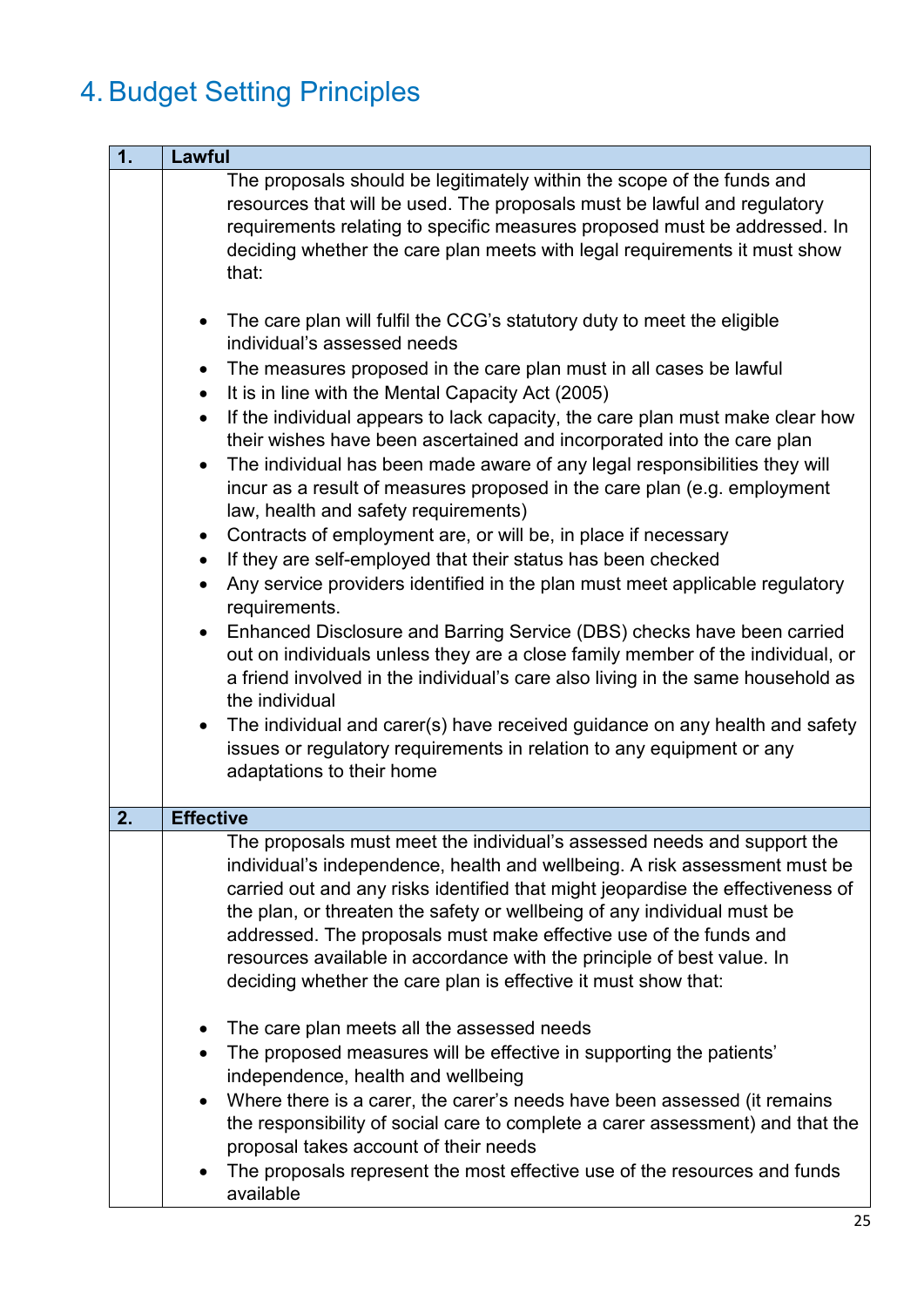|    | A risk assessment has been carried out and any risks identified in the plan<br>have been addressed<br>The care plan includes measures to address outcomes that will help the<br>$\bullet$<br>individual develop their independence or independent living skills and will<br>enhance their health and wellbeing<br>• The care plan demonstrates due regard to the need to safeguard the<br>individual and their carer(s)<br>Individuals have a completed DBS check (where appropriate)<br>$\bullet$<br>Any clinical tasks have been appropriately delegated and all identified<br>$\bullet$ |
|----|--------------------------------------------------------------------------------------------------------------------------------------------------------------------------------------------------------------------------------------------------------------------------------------------------------------------------------------------------------------------------------------------------------------------------------------------------------------------------------------------------------------------------------------------------------------------------------------------|
|    | training needs have been addressed<br>Competencies checked and certified<br>$\bullet$                                                                                                                                                                                                                                                                                                                                                                                                                                                                                                      |
|    |                                                                                                                                                                                                                                                                                                                                                                                                                                                                                                                                                                                            |
| 3. | <b>Affordable</b>                                                                                                                                                                                                                                                                                                                                                                                                                                                                                                                                                                          |
|    | All costs have been identified and can realistically be met within the budget.<br>In deciding whether the care plan is affordable it must show that:                                                                                                                                                                                                                                                                                                                                                                                                                                       |
|    | The care plan is within the indicative budget or if the indicative budget is<br>exceeded a clear and reasoned explanation is provided to justify the<br>additional spend                                                                                                                                                                                                                                                                                                                                                                                                                   |
|    | The use of universal services, community resources, informal support and<br>$\bullet$<br>assistive technology have been explored                                                                                                                                                                                                                                                                                                                                                                                                                                                           |
|    | All relevant sources of funding have been identified and utilised<br>$\bullet$<br>The care plan does not include anything for which the individual is already<br>receiving benefits or that an alternative agency would traditionally fund or is<br>already funding                                                                                                                                                                                                                                                                                                                        |
|    | In the case of care plans that exceed the indicative budget, the plan is<br>$\bullet$<br>reviewed to ensure best value. Where the cost is 10% greater or less than<br>the indicative budget, reasons for the variance must be recorded                                                                                                                                                                                                                                                                                                                                                     |
|    | A suitable contingency amount is included within the support plan                                                                                                                                                                                                                                                                                                                                                                                                                                                                                                                          |
|    | Appropriate insurances have been included and proposed                                                                                                                                                                                                                                                                                                                                                                                                                                                                                                                                     |
|    | providers/employed carers have the appropriate indemnity cover<br>The proposals represent the most effective use of the resources and funds<br>available                                                                                                                                                                                                                                                                                                                                                                                                                                   |
|    | The support plan meets the assessed, eligible needs in the most cost<br>effective way possible                                                                                                                                                                                                                                                                                                                                                                                                                                                                                             |
|    | Where the support plan requires a budget that is lower than the indicative<br>budget, the lower budget will be approved                                                                                                                                                                                                                                                                                                                                                                                                                                                                    |
|    | The support plans cost is not substantially disproportionate to the potential<br>benefit.                                                                                                                                                                                                                                                                                                                                                                                                                                                                                                  |
| 4. | <b>Appropriate</b>                                                                                                                                                                                                                                                                                                                                                                                                                                                                                                                                                                         |
|    | The care plan should not detail the purchase of items or services that are                                                                                                                                                                                                                                                                                                                                                                                                                                                                                                                 |
|    | inappropriate to fund or that would bring the NHS into disrepute. The care plan<br>must have clear and strong links to a healthcare outcome                                                                                                                                                                                                                                                                                                                                                                                                                                                |